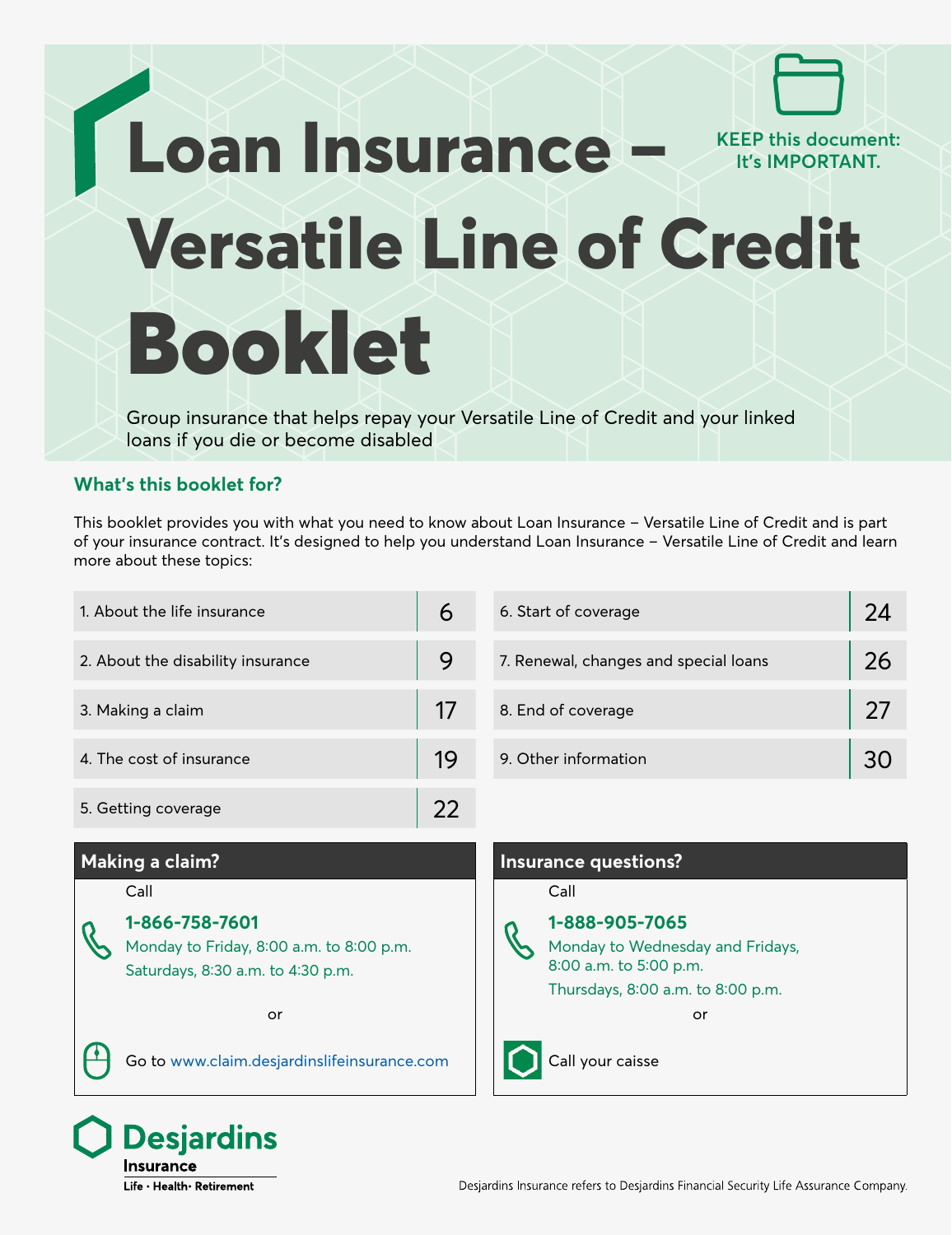Desjardins Insurance 200 rue des Commandeurs Lévis QC G6V 6R2

[www.desjardins.com/loan\\_insurance](http://www.desjardins.com/loan_insurance)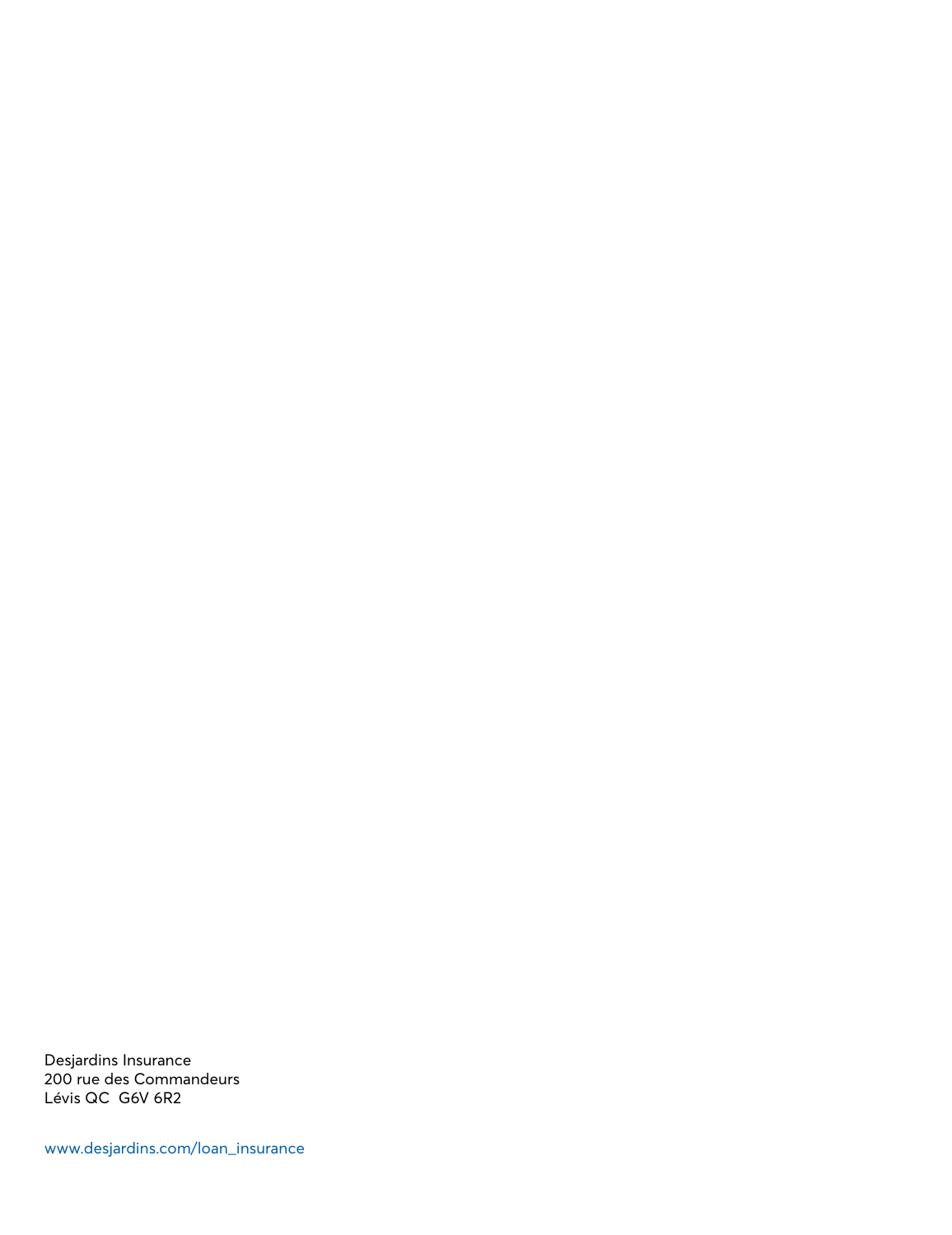### **A few things to know before you keep reading…**

### **Grey background**

We've used a grey background and a magnifying glass to identify where we've defined words and expressions that have a specific meaning for Loan Insurance – Versatile Line of Credit.

#### $\sqrt{2}$ **Red titles**

We've used red titles and a red triangle with an exclamation mark to draw your attention to situations where your coverage may be reduced.

#### **Use of the word "caisse"**

To keep things simple, we've used the word **caisse** to refer to all caisse branches and representatives offering our Loan Insurance – Versatile Line of Credit product.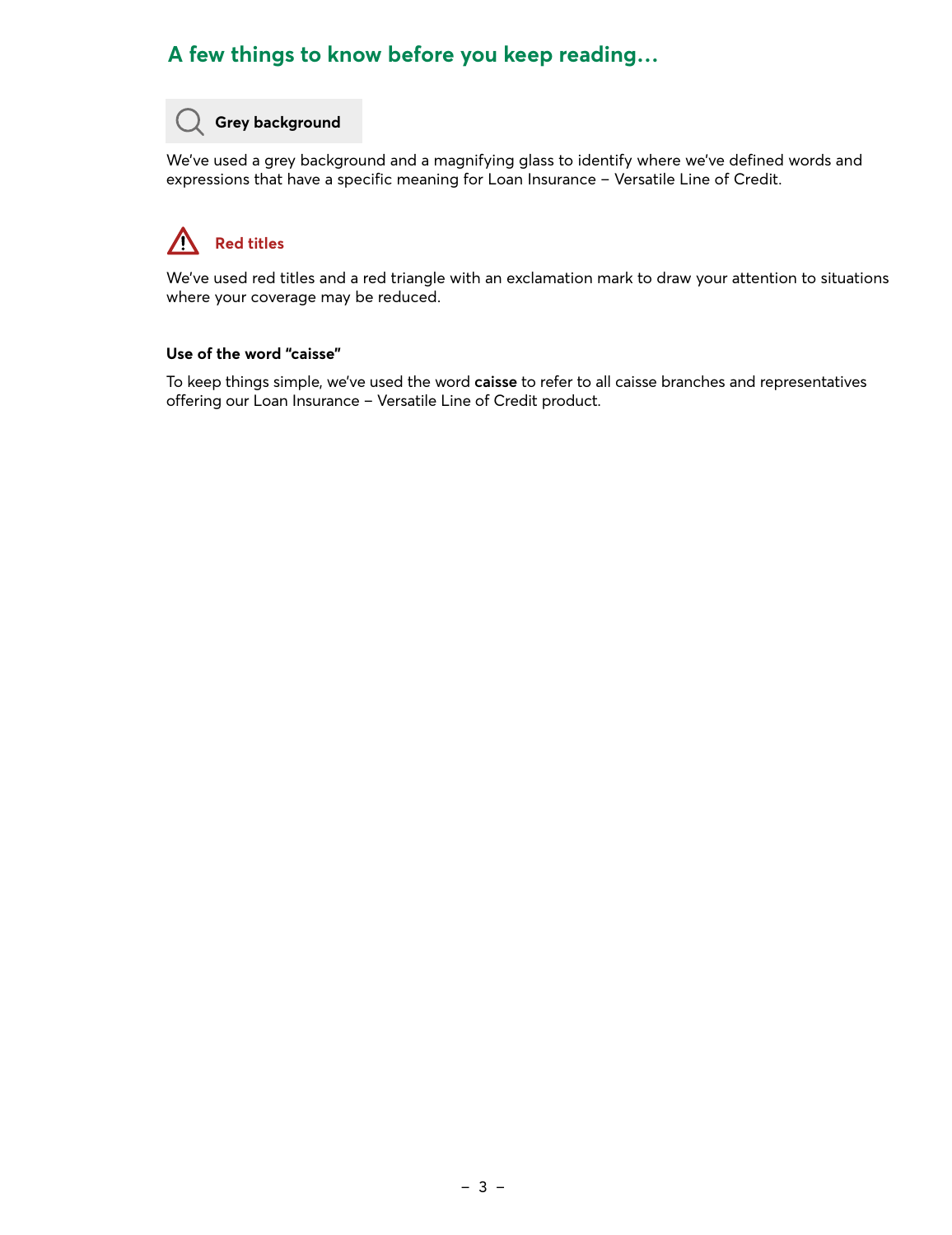### Table of contents

| 1 <sub>1</sub> |  |
|----------------|--|
|                |  |
|                |  |
|                |  |
| 2.             |  |
|                |  |
|                |  |
|                |  |
|                |  |
|                |  |
|                |  |
|                |  |
|                |  |
| 3.             |  |
|                |  |
|                |  |
|                |  |
|                |  |
|                |  |
|                |  |
|                |  |
| 4.             |  |
|                |  |
|                |  |
|                |  |
|                |  |
|                |  |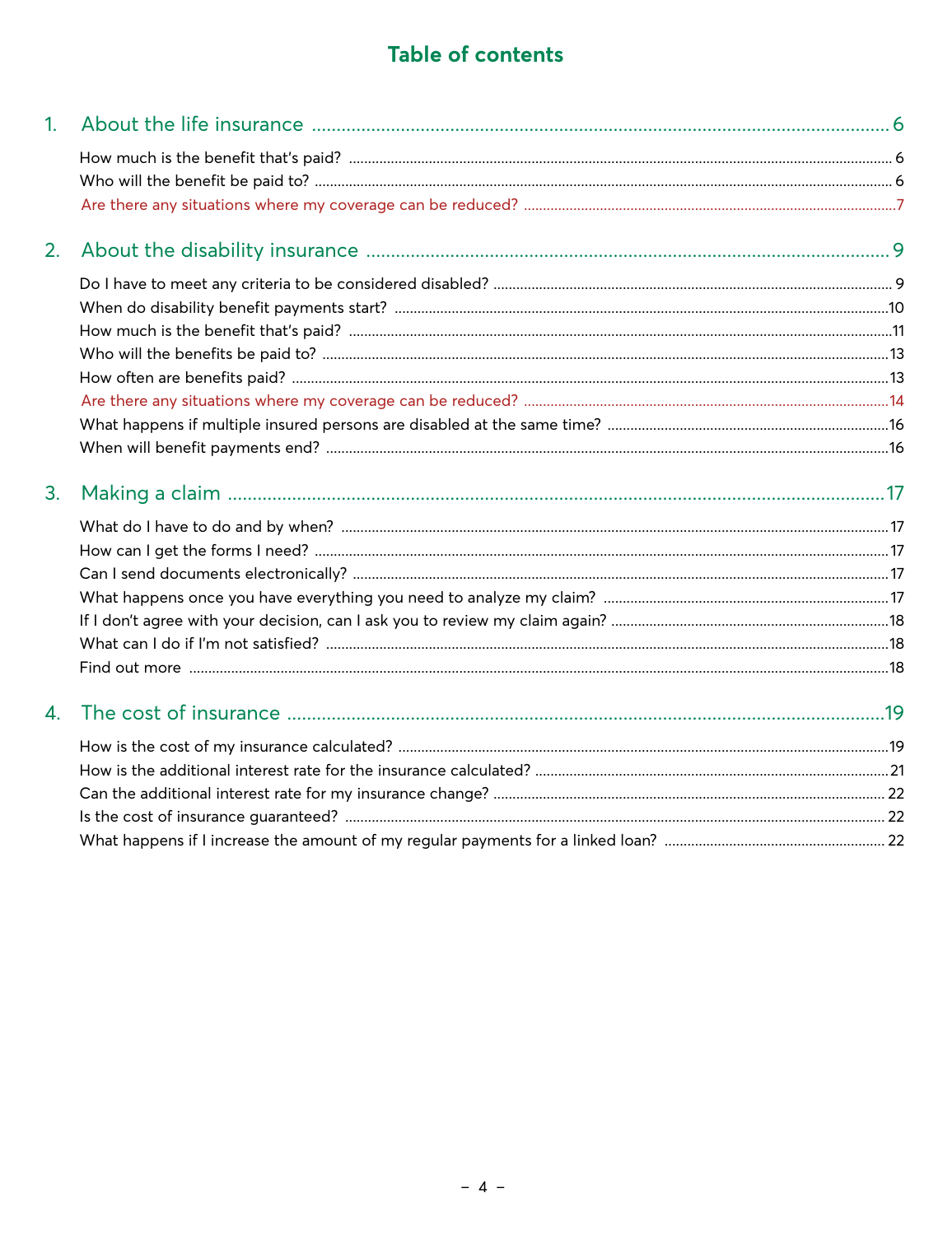| 5. |                                                                                                              |  |
|----|--------------------------------------------------------------------------------------------------------------|--|
|    |                                                                                                              |  |
|    |                                                                                                              |  |
|    |                                                                                                              |  |
|    |                                                                                                              |  |
|    |                                                                                                              |  |
|    |                                                                                                              |  |
|    |                                                                                                              |  |
|    |                                                                                                              |  |
|    |                                                                                                              |  |
| 6. |                                                                                                              |  |
|    |                                                                                                              |  |
|    |                                                                                                              |  |
|    |                                                                                                              |  |
| 7. |                                                                                                              |  |
|    | Do I need to answer any health questions when I get a new advance or a new linked loan, or when              |  |
|    |                                                                                                              |  |
|    | If my new Application for Insurance is denied, what happens to the Loan Insurance - Versatile Line of Credit |  |
|    | Are there any special conditions for mortgages with a variable interest rate that are linked to a Versatile  |  |
|    |                                                                                                              |  |
|    |                                                                                                              |  |
| 8. |                                                                                                              |  |
|    |                                                                                                              |  |
|    |                                                                                                              |  |
|    |                                                                                                              |  |
|    |                                                                                                              |  |
|    |                                                                                                              |  |
| 9. |                                                                                                              |  |
|    |                                                                                                              |  |
|    |                                                                                                              |  |
|    |                                                                                                              |  |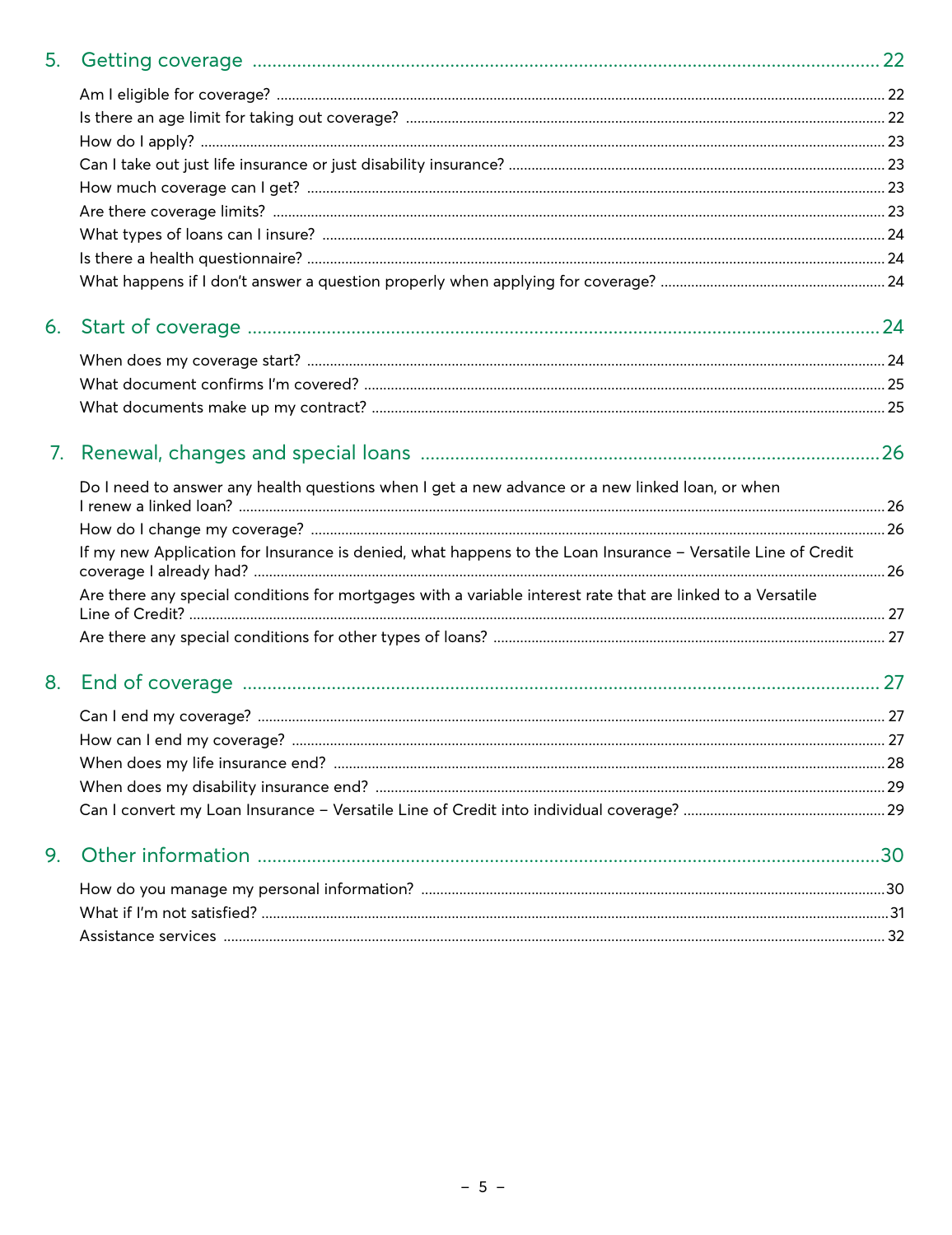#### <span id="page-5-0"></span>**1. About the life insurance 1**

### **How much is the benefit that's paid?**

Life insurance covers the **balance of your Versatile Line of Credit and your linked loans,** based on the life insurance percentage you've selected for each of them.

Here's how we calculate the amount we pay if you die while you're insured under this coverage:

#### **For your Versatile Line of Credit**



- � Your line of credit balance on the date of death includes any interest that's accrued up to that date
- � Your life insurance percentage is the one you selected on the most recent Application for Insurance, if that application has been approved

#### **For each linked loan**



- $\blacktriangleright$  The linked loan balance on the date of death is the balance of that linked loan on the date of the last payment you made before your death, plus any interest that's accrued since you made that payment
- $\blacktriangleright$  The life insurance percentage that applies to the loan is the one you selected on the Choice of Insurance Percentages for Linked Loans form, if the Application for Insurance you filled out for your Versatile Line of Credit has been approved

We'll never pay a benefit that's more than the balance of your Versatile Line of Credit or any linked loans on the date of death, even if multiple insured persons die at the same time.

### **Who will the benefit be paid to?**

Since this coverage is for your Versatile Line of Credit and your linked loans, we pay the benefit to **your caisse**, not you, so your caisse can pay off or pay down the balances.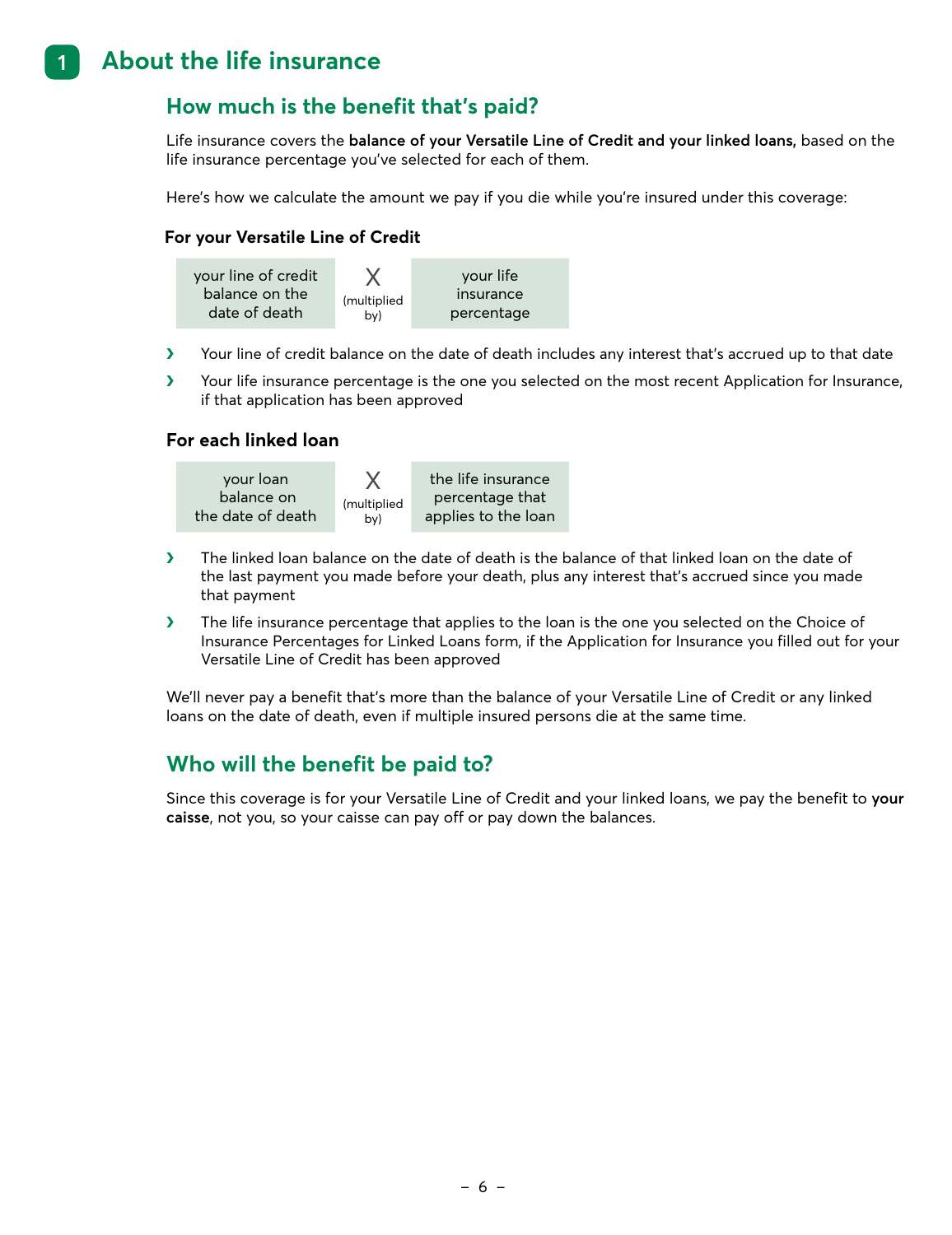### **Are there any situations where my coverage can be reduced?**

Yes, your coverage may be reduced because of the restriction and the maximum below:

<span id="page-6-0"></span>

#### **1. Restriction in case of previous illness or injury**

This restriction may apply if you die within 2 years of:

- the disbursement of a new advance on your Versatile Line of Credit or a new linked loan, or
- a request to increase your coverage

made more than 1 year after the Versatile Line of Credit's activation date.

To find out if this restriction applies in the event of death, answer the questions below—follow the instructions that go with your answer and refer to the timelines as needed.

#### **Question 1 about when the death occurred**

Did the death occur within 2 years of:

- the disbursement of a new advance on your Versatile Line of Credit or a new linked loan?
- a request to increase:
	- a linked loan amount, or
	- <sup>n</sup> the life insurance percentage for your Versatile Line of Credit or a linked loan?



#### **Question 2 about when the disbursement or the increase request was made**

Was the disbursement or the increase request made in the year after the Versatile Line of Credit's activation date?

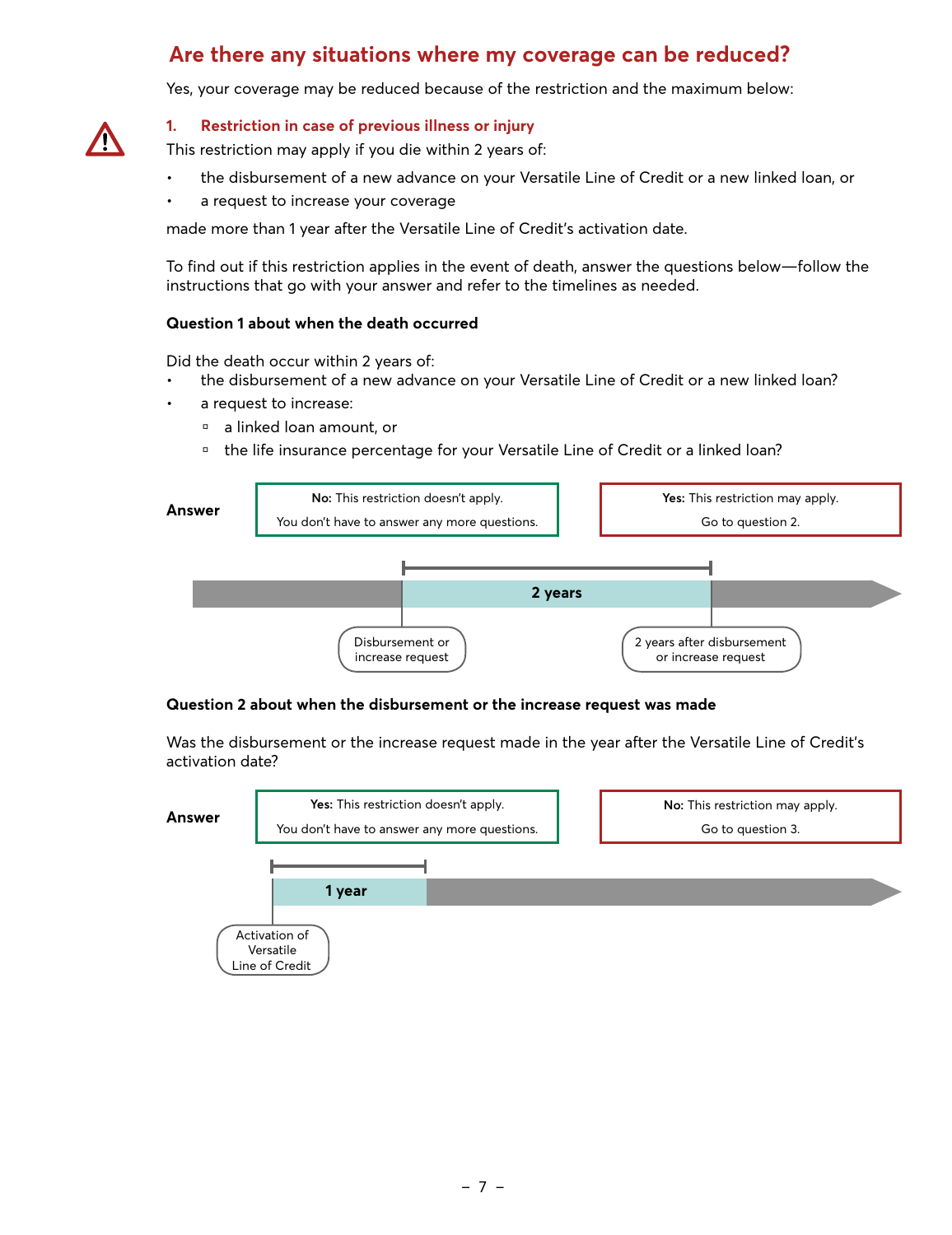#### **Question 3 about whether the deceased was seen or treated for a previous illness or injury**

In the 6 months right before the disbursement or the increase, was the deceased seen or treated for the symptoms, the illness or the injury that caused their death?



#### **Question 4 about a period of 6 consecutive months without being seen or treated**

After the deceased was seen or treated, was there a period of 6 consecutive months during which they weren't seen or treated for the symptoms, the illness or the injury that caused their death?





**2. Maximum payable in case of suicide for loans and lines of credit insured for less than 6 months: \$75,000** per insured person for all loans and lines of credit insured with these Desjardins Insurance products: Loan Insurance – Versatile Line of Credit, Loan Insurance and Line of Credit Insurance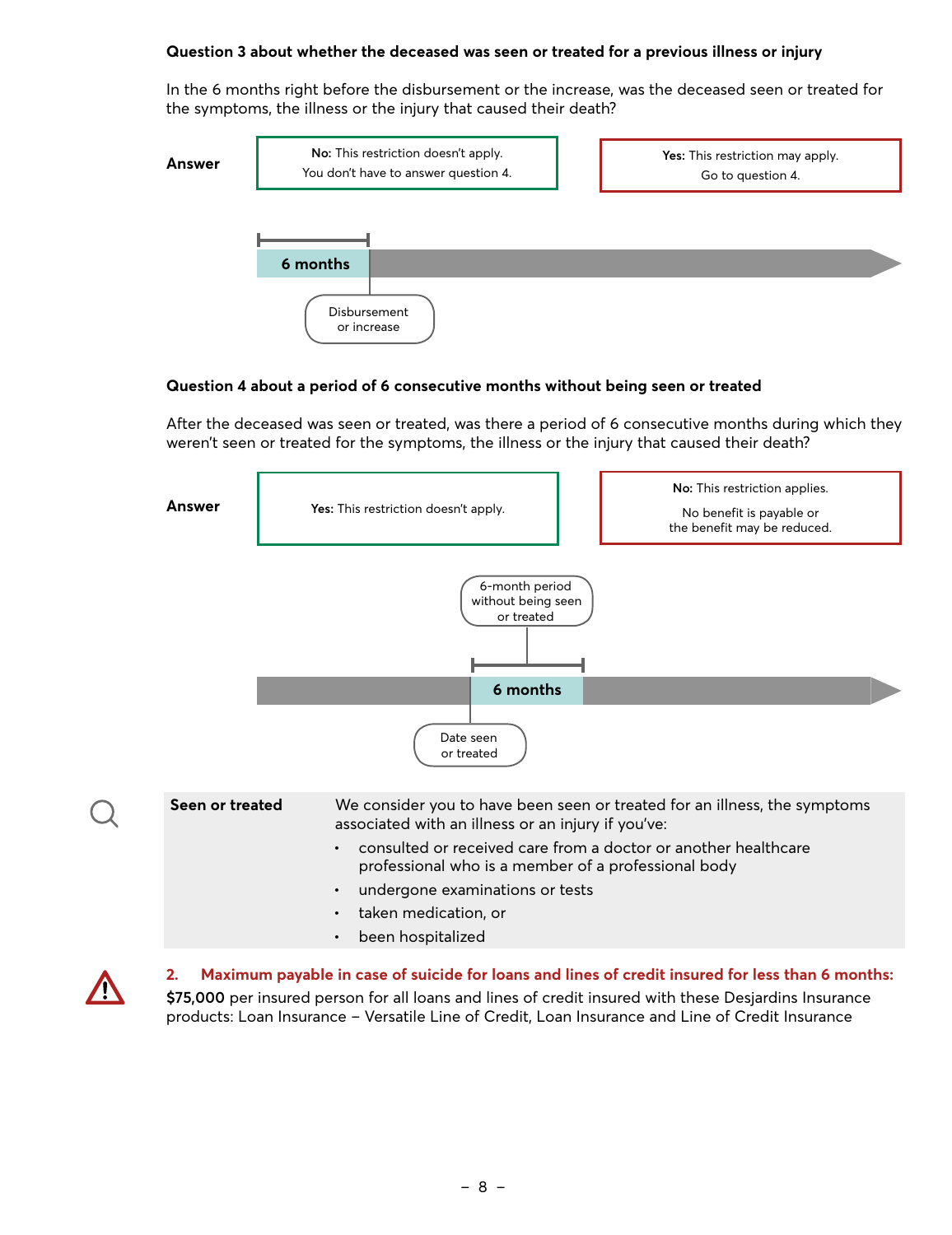#### <span id="page-8-0"></span>**2. About the disability insurance 2**

### **Do I have to meet any criteria to be considered disabled?**

To be entitled to benefit payments, you must be suffering from a total disability. This means that:

- you must be disabled because of an illness or an accident and require continuing medical care
- your illness or injuries, or your state of health, must be confirmed by a doctor, and
- your disability must meet these criteria (as applicable):

#### **If you worked 20 or more paid hours a week in the 4 weeks before you became disabled**

Your disability must prevent you:

- during the first 24 months: from performing all the main duties of the usual occupation you held on the date your disability started
- after the first 24 months: from performing any paid work

#### **If you didn't work 20 or more paid hours a week in the 4 weeks before you became disabled**

Your disability must prevent you from performing all the normal activities of a person who is the same age as you.



When you make a claim, we'll consider your disability to have started on the date it meets all the criteria listed above.

| <b>Accident</b>            | A sudden and unforeseen event that:<br>is the result of an external cause<br>is independent of any illness or other causes, and<br>leads to bodily injury or death<br>$\bullet$<br>The injury or death must be confirmed by a doctor and must be directly and<br>solely the result of the accident.                                                                                                                                                                                                                                                      |
|----------------------------|----------------------------------------------------------------------------------------------------------------------------------------------------------------------------------------------------------------------------------------------------------------------------------------------------------------------------------------------------------------------------------------------------------------------------------------------------------------------------------------------------------------------------------------------------------|
| Continuing<br>medical care | The type of care you need to receive. It must be care that's:<br>generally accepted as effective, appropriate and essential in the diagnosis<br>or treatment of an illness or an injury<br>reasonable and customary<br>$\bullet$<br>administered or prescribed by a doctor or, when Desjardins Insurance feels<br>it's necessary, by a healthcare professional in the appropriate field<br>not limited to examinations and tests<br>$\bullet$<br>given at a frequency that's appropriate for the illness or injury you're<br>$\bullet$<br>suffering from |
| <b>Doctor</b>              | Any person, other than the insured person, who is licensed to practise<br>medicine in Canada and who doesn't live with the insured person.                                                                                                                                                                                                                                                                                                                                                                                                               |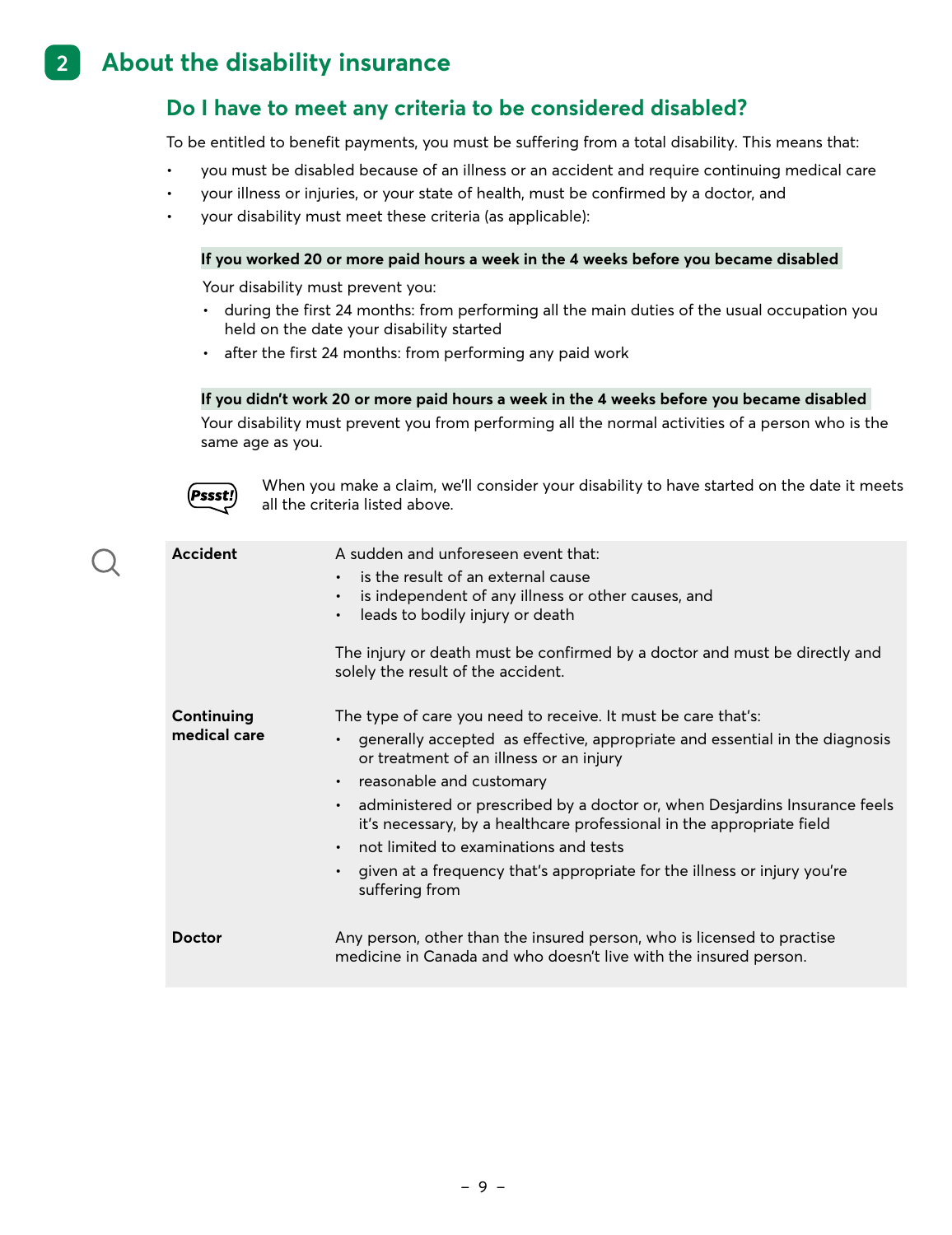### <span id="page-9-0"></span>**When do disability benefit payments start?**

You must be disabled for a certain number of consecutive days before you're entitled to benefit payments. It's what we call the **waiting period,** and it can be 0 days (no waiting period), 30 days or 90 days, depending on your situation.

Once we've finished analyzing your claim, we'll start paying benefits based on one of the waiting periods indicated below.

#### **No waiting period if your disability is due to cancer**

Your benefits are payable as of the day you become disabled

Let's take a look at how it works:

| Day of disability |           |                        |  |  |  |
|-------------------|-----------|------------------------|--|--|--|
| Example           | January 1 |                        |  |  |  |
|                   |           |                        |  |  |  |
|                   |           | Benefit payment period |  |  |  |
|                   | $\sim$    |                        |  |  |  |

 $\sqrt{N}$ 

**Criteria you have to meet for the waiting period for cancer to be 0 days**

Your cancer diagnosis:

- must meet this definition: the definite diagnosis of a tumour characterized by uncontrolled growth and the spread of malignant cells and the invasion of tissue
- must be made by a specialist (a doctor who's licensed to practise medicine in Canada and has specialized medical training related to the type of cancer for which you're making a claim)—you can't be the specialist and the specialist can't live with you
- can't be for any of these cancers:
	- a) carcinoma *in situ*
	- b) stage 1A malignant melanoma (melanoma less than or equal to 1.0 mm in thickness, not ulcerated and without Clark level IV or level V invasion)
	- c) any non-melanoma skin cancer that hasn't metastasized, or
	- d) stage A (T1a or T1b) prostate cancer

If you become disabled because of any of these cancers, you'll need to satisfy a 30- or 90-day waiting period (see page 11).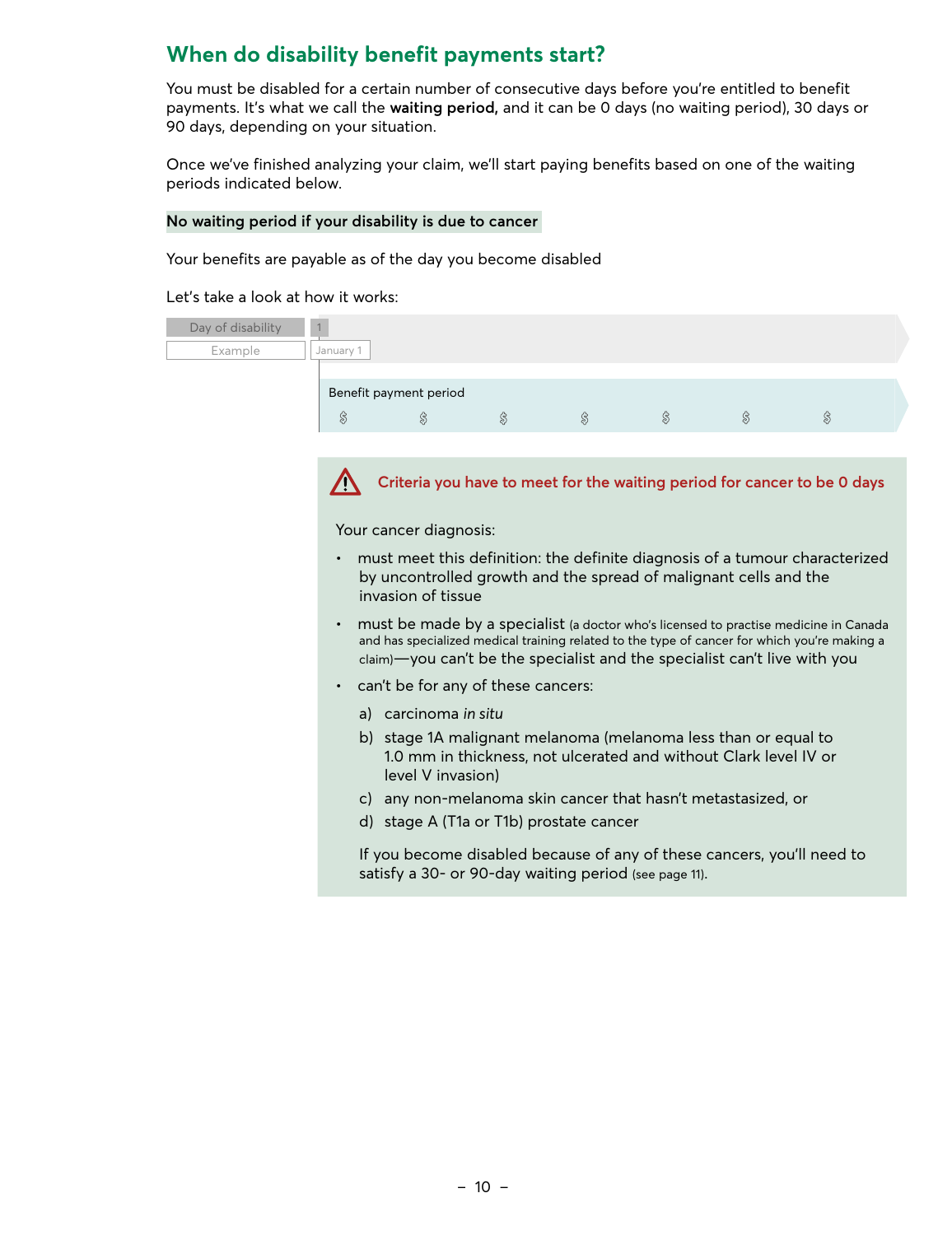<span id="page-10-0"></span>**30-day waiting period** if your disability results directly from an **accident** or if you have to be hospitalized for **at least 48 consecutive hours** because of the disability

- To be entitled to benefit payments, you have to be disabled for **more than 30 consecutive days**
- Your benefits are payable as of the 31st day of disability
- You aren't entitled to any amount for the first 30 days of disability

#### Let's take a look at how it works:

|                              | Period for<br>which no<br>benefits<br>are payable |                     |                                               | Period for which<br>benefits are payable |                     |
|------------------------------|---------------------------------------------------|---------------------|-----------------------------------------------|------------------------------------------|---------------------|
| Day of disability<br>Example | January 1                                         | 30<br>January 30    |                                               |                                          |                     |
|                              | Waiting<br>period                                 | $\hat{\mathcal{S}}$ | Benefit payment period<br>$\hat{\mathcal{S}}$ | \$<br>$\hat{\mathcal{S}}$                | \$<br>$\mathcal{S}$ |

#### **90-day waiting period** for **all other** disabilities

- To be entitled to benefit payments, you have to be disabled for **more than 90 consecutive days**
- Your benefits are payable as of the 91st day of disability
- The first benefit payment we make will also include a refund for any regular payments you made between the 31st and the 90th days, based on the applicable disability insurance percentage
- You aren't entitled to any amount for the first 30 days of disability

Let's take a look at how it works:

|                              | Period for<br>which no<br>benefits<br>are payable | Period for which<br>benefits are payable |                                                                                     |
|------------------------------|---------------------------------------------------|------------------------------------------|-------------------------------------------------------------------------------------|
| Day of disability<br>Example | 30<br>January 1                                   | January 30                               | March 31                                                                            |
|                              |                                                   | Waiting period                           | Benefit payment period<br>and refund for days 31 to 90<br>\$<br>\$<br>S<br>\$<br>\$ |

### **How much is the benefit that's paid?**

Disability insurance covers the **payments you'd have to make to pay off the balance of your Versatile Line of Credit over 10 years** and the **regular payments for your linked loans,** based on the disability insurance percentages you've selected.

If you become disabled while you're insured under this coverage, we'll pay an amount for each day of disability that you're entitled to benefits.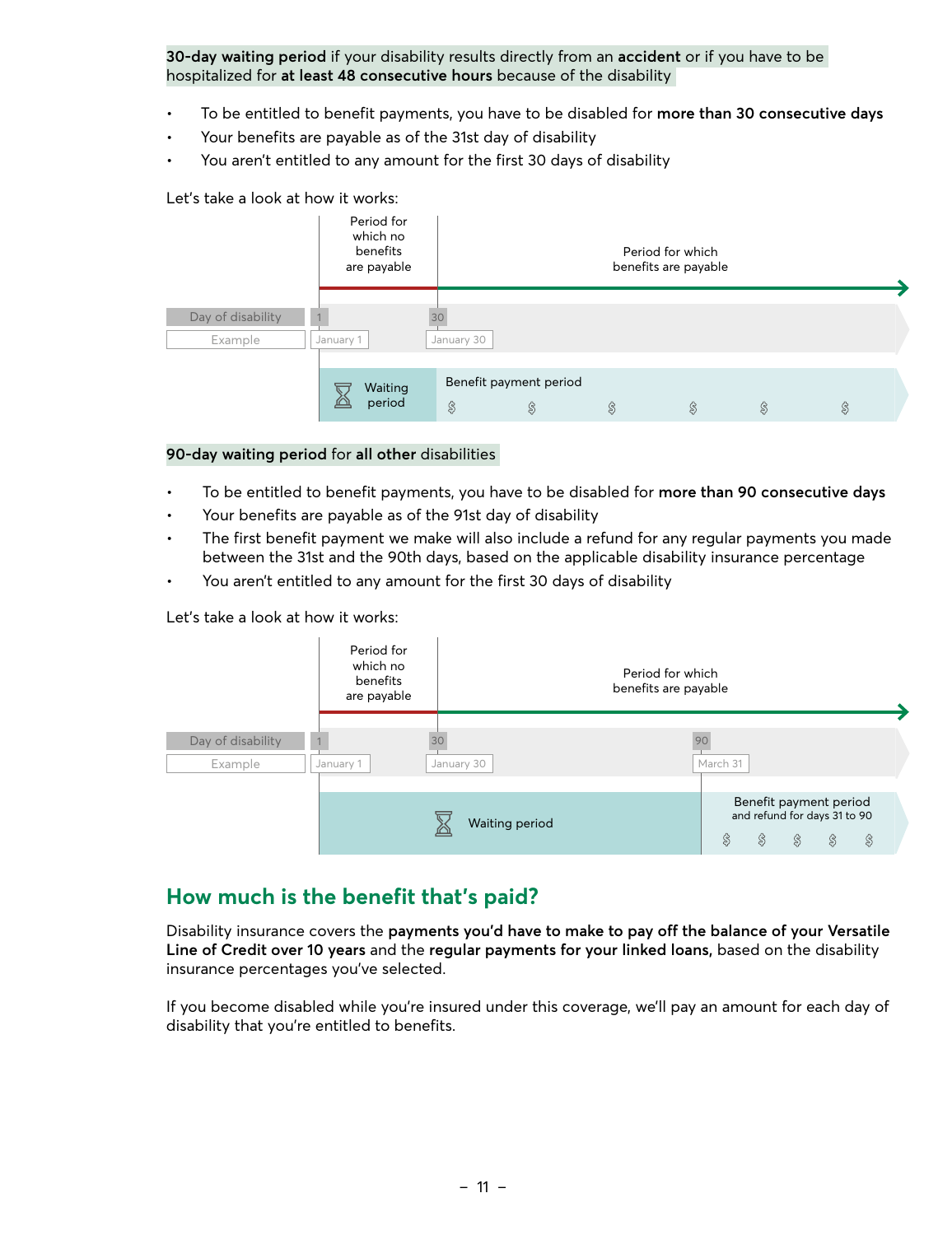Here's how we calculate this amount:

#### **For your Versatile Line of Credit**

- � The line of credit balance is the one on the date you became disabled—we calculate the monthly payment needed to repay the balance over 10 years based on the interest rate that applies to the line of credit on the date your disability started
- � Your disability insurance percentage is the one you selected on the most recent Application for Insurance, if that application has been approved

#### **For each linked loan**



- $\blacktriangleright$  The regular payment we use for the calculation is the one that's indicated in the linked loan agreement between you and the caisse
- $\blacktriangleright$  The disability insurance percentage that applies to the loan is the one you selected on the Choice of Insurance Percentages for a Linked Loan form, if the Application for Insurance you filled out for your Versatile Line of Credit has been approved

Here's an example of how we calculate the benefit payable for 35 days of disability:

#### **Example**

When Marissa and Raj bought their home, they both took out disability coverage to protect their Versatile Line of Credit and a linked loan.

Marissa became disabled. Here's how we calculated the amounts payable for the first 35 days of disability **after her 30-day waiting period**:

#### **For the Versatile Line of Credit**

- Balance at the start of her disability:  $\blacksquare$  \$10,000 \$10,000
- Monthly payment needed to repay the line of credit balance over 10 years: \$107.92
- Marissa's disability insurance percentage for the Versatile Line of Credit: 100%

#### **Step 1**

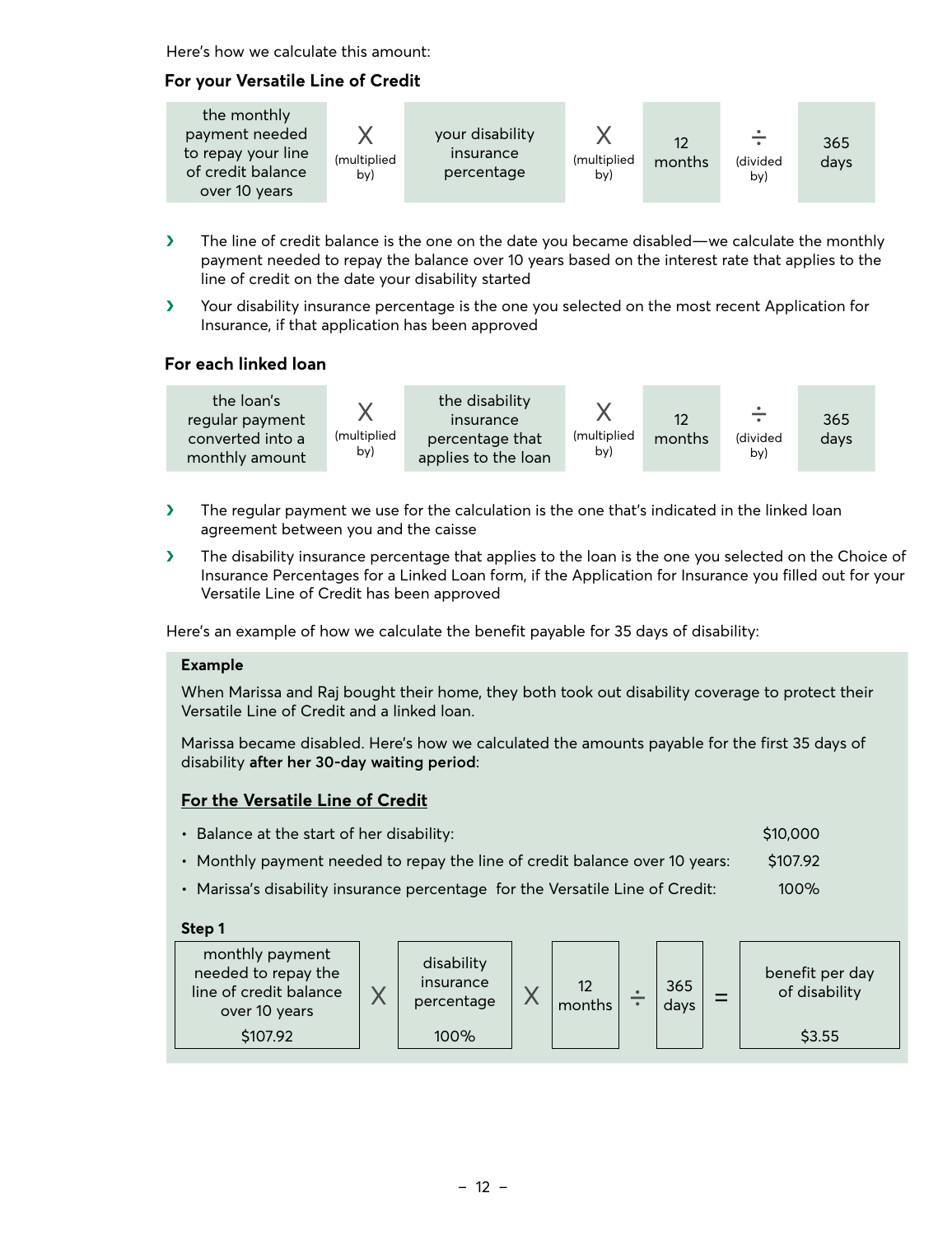<span id="page-12-0"></span>



Go to pages 10 and 11 to find out when your benefit payments would start.

### **Who will the benefits be paid to?**

Since this coverage is for your Versatile Line of Credit and your linked loans, we pay the benefits to **your caisse,** not you, so your caisse can pay down the balances or refund any payments that you've made since you became disabled.

We recommend you keep making the required payments the whole time you're disabled. If you don't, late penalties may apply.

### **How often are benefits paid?**

**We don't pay benefits on a regular schedule.** Even though your benefits are calculated per day of disability, we don't pay them to the caisse every day. Also, not all benefit payments cover the same number of days of disability.

After the initial payment, how often we make benefit payments to your caisse depends on the information we receive from your doctor about how long your disability is expected to last. How often benefit payments are made and how many days they cover can also vary when we ask you to confirm that you're still disabled.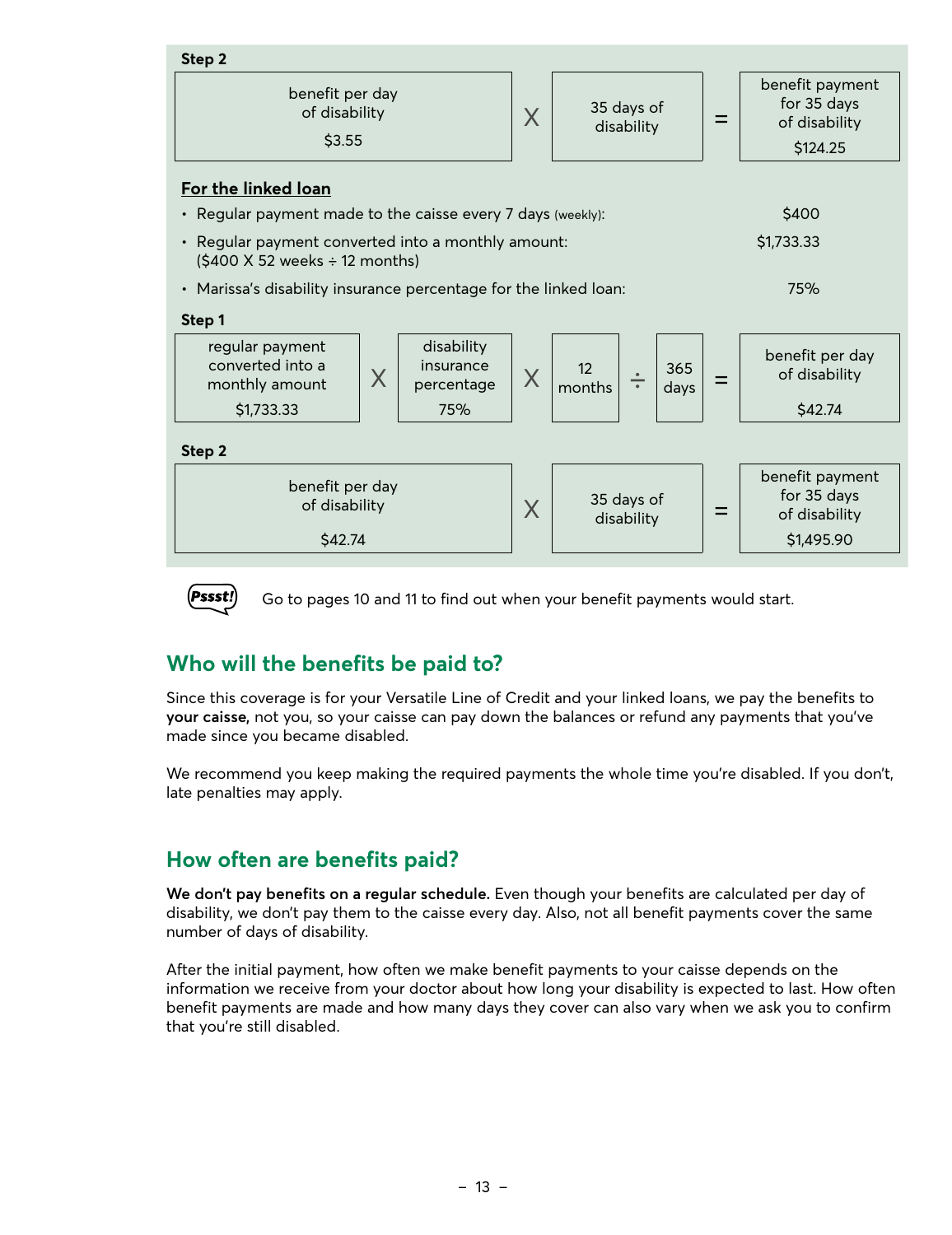### **Are there any situations where my coverage can be reduced?**

Yes, your coverage may be reduced because of the restriction and the exclusions below:

<span id="page-13-0"></span>

#### **1. Restriction in case of previous illness or injury**

You may not be entitled to all or some of your benefits if you become disabled within 2 years of a new advance on your Versatile Line of Credit, a new linked loan or an increase in your coverage.

To find out if this restriction applies to you, answer the questions below—follow the instructions that go with your answer and refer to the timelines as needed.

#### **Question 1**

Did you become disabled within 2 years of:

- the **disbursement** of a new advance on your Versatile Line of Credit or a new linked loan?
- an **increase** in:
	- your disability insurance percentage for the Versatile Line of Credit or a linked loan, or
	- the overall regular payment\* needed to repay the balance of your Versatile Line of Credit over 10 years and all your linked loans?
		- \* unless the only reason your regular payment has gone up is because your caisse has increased the interest rate on your loan



#### **Question 2**

In the 6 months right before the disbursement or the increase, were you seen or treated for the symptoms, the illness or the injury that caused your disability?

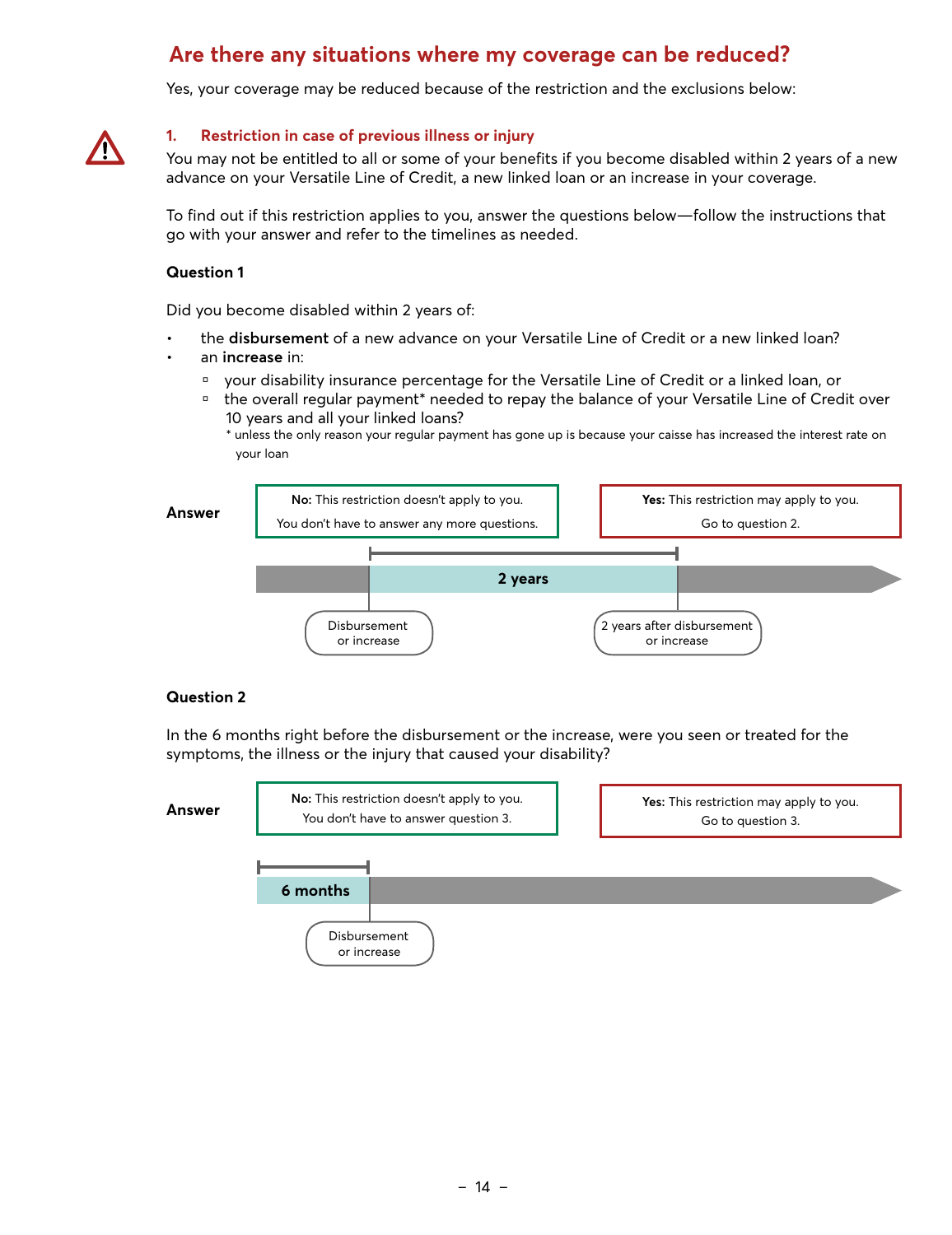#### **Question 3**

After you were seen or treated, was there a period of 6 consecutive months during which you weren't seen or treated for the symptoms, the illness or the injury that caused your disability?





#### **2. Exclusions related to circumstances surrounding the disability**

We won't pay benefits for any disability that occurs:

- as a result of deliberate actions, while you're sane or insane
- during a war, insurrection or riot
- during your involvement in a criminal act
- as a result of corrective measures or cosmetic treatments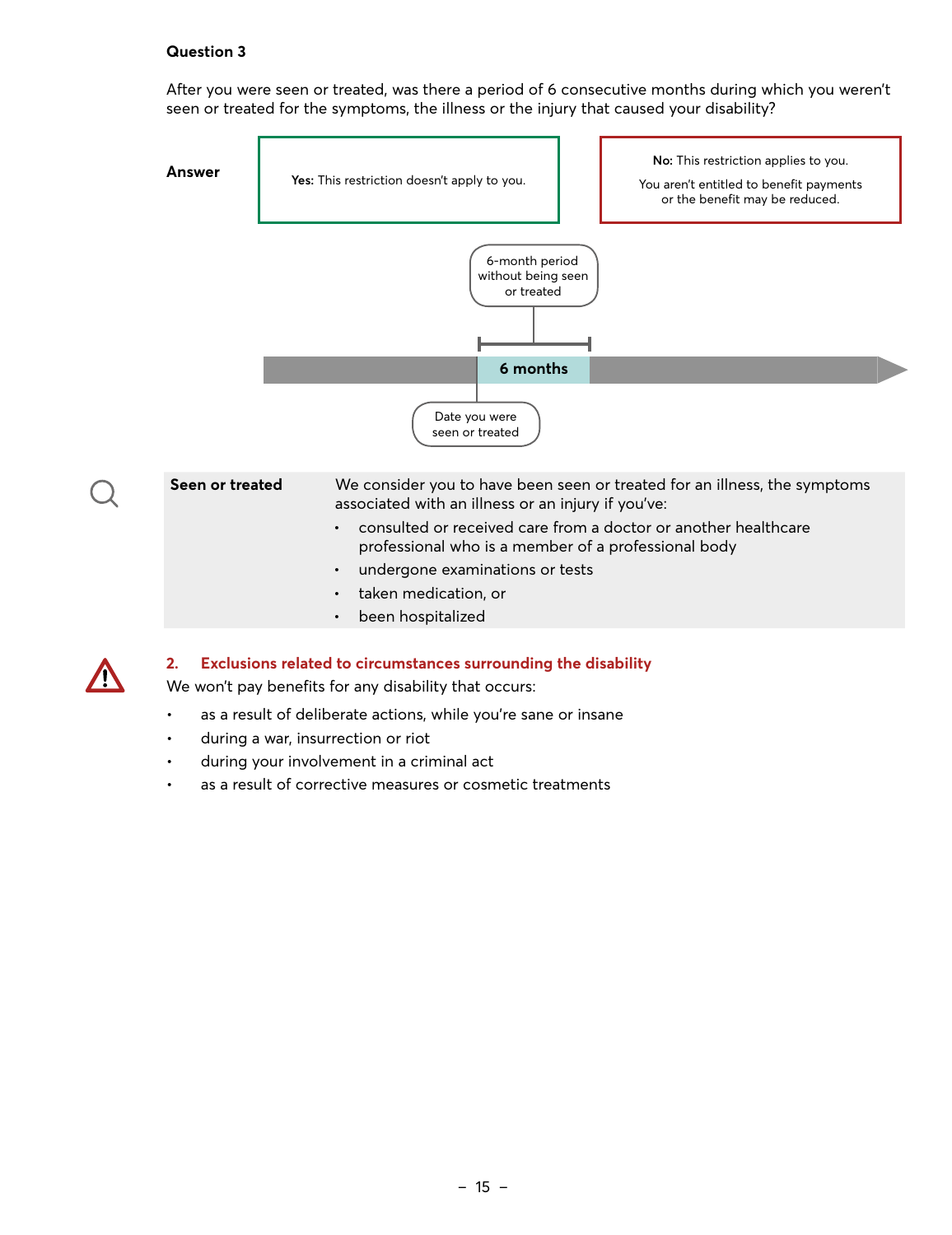### <span id="page-15-0"></span>**What happens if multiple insured persons are disabled at the same time?**

If necessary, we adjust the disability insurance percentages used to calculate the benefit payments so they don't total more than 100% for the Versatile Line of Credit and 100% for each linked loan.

| <b>Example</b> | When Sam and Alex bought their home, they both took out disability coverage to<br>protect their linked loan. Here are the insurance percentages they've selected: |                                                                                                                                                                                                    |  |                                  |  |  |
|----------------|-------------------------------------------------------------------------------------------------------------------------------------------------------------------|----------------------------------------------------------------------------------------------------------------------------------------------------------------------------------------------------|--|----------------------------------|--|--|
|                | Disability insurance<br>percentage                                                                                                                                |                                                                                                                                                                                                    |  |                                  |  |  |
|                | Sam                                                                                                                                                               | 50%                                                                                                                                                                                                |  |                                  |  |  |
|                | Alex                                                                                                                                                              | 75%                                                                                                                                                                                                |  |                                  |  |  |
|                |                                                                                                                                                                   | Sam becomes disabled<br>We pay 50% of the regular payment for Sam                                                                                                                                  |  | <b>Sam</b><br>50%                |  |  |
|                |                                                                                                                                                                   | Alex then becomes disabled<br>Since we can't pay more than 100% of Sam's and Alex's<br>regular payment, we continue to pay 50% of the regular<br>payment for Sam and we start paying 50% for Alex. |  | Sam<br>50%<br><b>Alex</b><br>50% |  |  |
|                |                                                                                                                                                                   | Sam is no longer disabled<br>We pay 75% of the regular payment for Alex                                                                                                                            |  | <b>Alex</b><br>75%               |  |  |
|                |                                                                                                                                                                   |                                                                                                                                                                                                    |  |                                  |  |  |

### **When will benefit payments end?**

We stop paying disability benefits on the **earliest** of the following:

- a) when you no longer meet the criteria for being considered disabled
- b) when you start doing paid work
- c) when you start any training
- d) when you go back to school
- e) when you refuse to participate in good faith in any rehabilitation program that Desjardins Insurance considers to be appropriate
- f) when you turn 70
- g) 12 months after your loan was supposed to be repaid in full, based on the terms and conditions for repaying your loan
- h) when the borrower asks the caisse in writing to end your coverage
- i) when your loan has been repaid in full, even if it's been replaced with another loan at a caisse
- j) when a transfer of ownership (also known as conveyance) for a mortgaged property is signed
- k) for a Versatile Line of Credit: when you've been disabled for 10 years
- l) for linked loans: when you've been disabled for 10 years, if your loan doesn't have a maturity date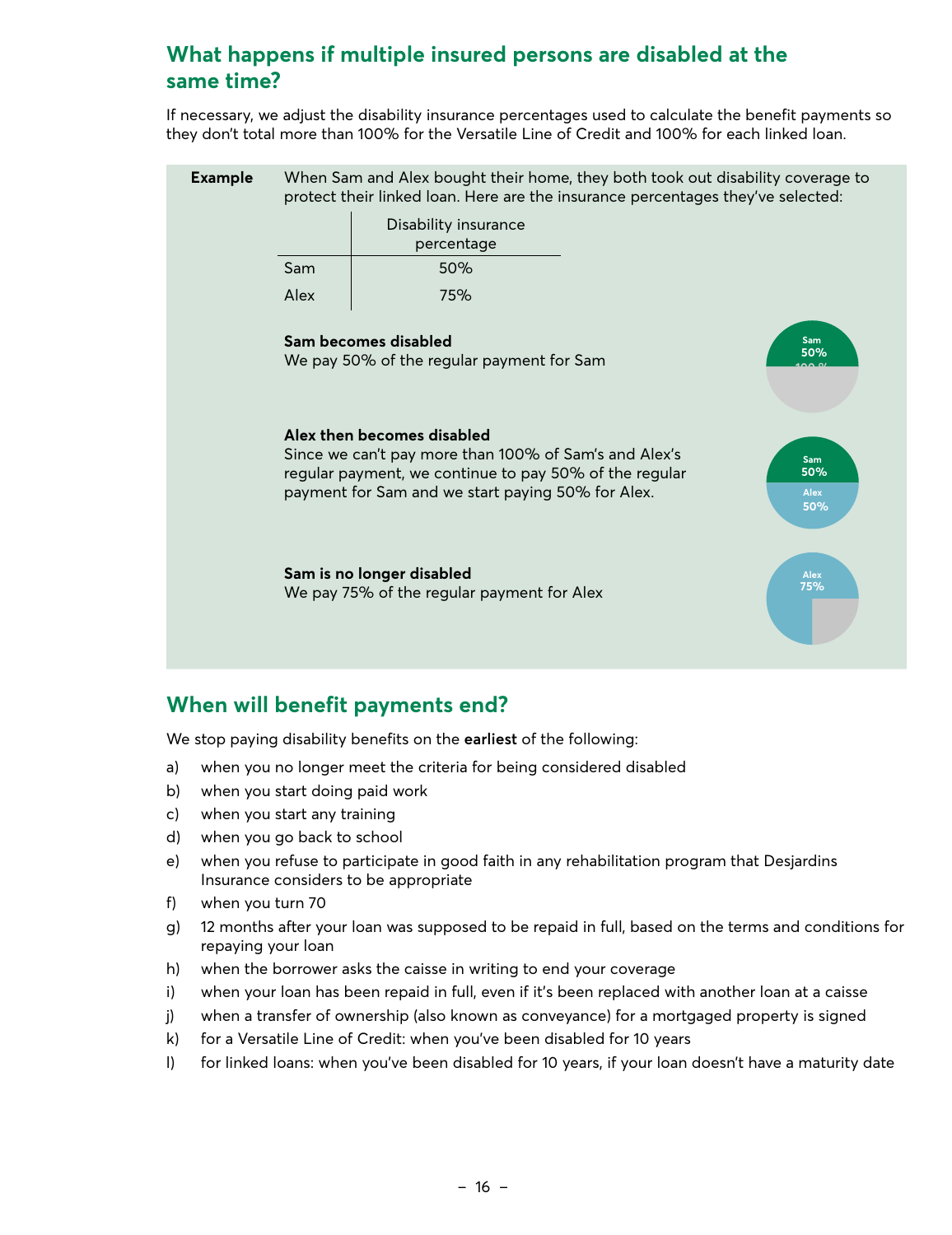#### <span id="page-16-0"></span>**3. Making a claim 3**

### **What do I have to do and by when?**

#### **For life claims**

You have to submit the required forms and proof of death.

We need you to get these documents to us as soon as reasonably possible.

#### **For disability claims**

You have to submit the required forms and any proof we ask for.

We need to receive these documents **no later than 1 year** after the date your disability starts.

Otherwise, we'll only pay benefits for the 12-month period right before the date we receive all the forms and documents needed for your claim. For example, if we receive everything we need to process your claim 18 months after you become disabled, we won't pay any benefits for the first 6 months.

Sometimes we need more information to analyze your claim, so we may ask you to go see a doctor that we choose.



You're responsible for paying any fees the doctor charges to fill out forms.

### **How can I get the forms I need?**

You have 3 options for getting the forms and documents you need and information on how to submit a claim:

- Go to **[www.claim.desjardinslifeinsurance.com](http://www.claim.desjardinslifeinsurance.com)**
- Call us at **1-866-758-7601**
- Speak with an advisor at your caisse

### **Can I send documents electronically?**

Yes, you can use this secure link to send us most of your documents:

**[www.desjardinslifeinsurance.com/send](http://www.desjardinslifeinsurance.com/send)**

**If we ask you for original documents, you can't use the link—**you have to mail them to us.

### **What happens once you have everything you need to analyze my claim?**

Once we have all the documents and information we need, we'll start analyzing your claim.

Within 30 days of receiving your documents, we'll send you a letter to inform you of our decision and make a benefit payment if we've approved your claim.



We recommend you keep making the required payments the whole time you're disabled. If you don't, late penalties may apply.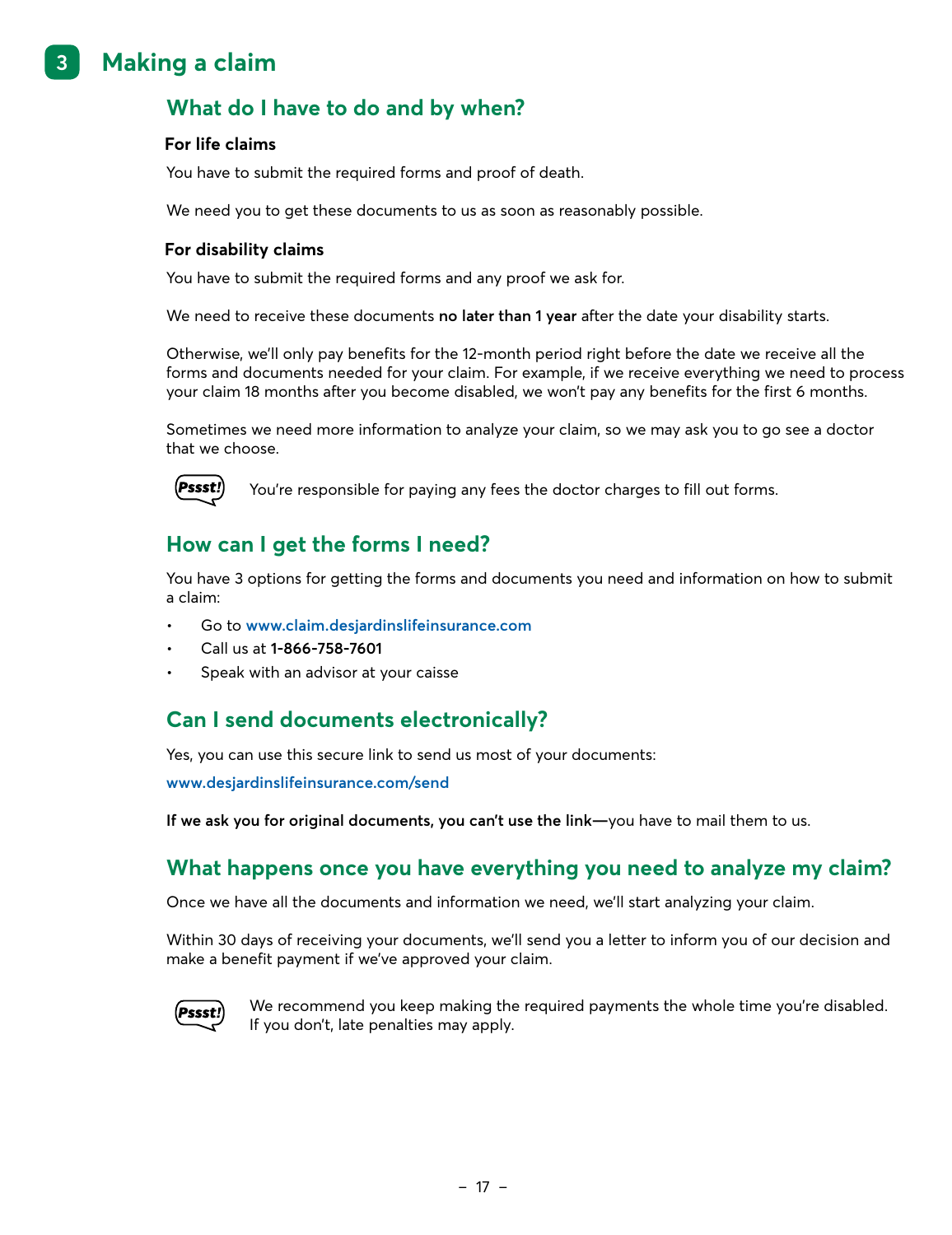### <span id="page-17-0"></span>**If I don't agree with your decision, can I ask you to review my claim again?**

Yes, if you have new information that might cause us to reconsider our decision, you can ask us to review your claim.

### **What can I do if I'm not satisfied?**

If you still aren't satisfied after we've reviewed your claim, you can file a complaint with our Dispute Resolution Officer. Their role is to evaluate whether we've followed proper practices and procedures when clients feel they haven't received the service they're entitled to.

Here's how to contact our Dispute Resolution Officer:

#### **Dispute Resolution Officer**

Desjardins Insurance 200 rue des Commandeurs Lévis QC G6V 6R2

Email: [disputeofficer@dfs.ca](mailto:disputeofficer@dfs.ca)

Phone: **1-877-838-8185**

#### **Another option**

If you want to challenge our decision in court, you only have a certain amount of time to do so. It's called the limitation period and it starts as soon as your claim is denied. It also varies depending on where you live: in Ontario, it's 2 years and in Quebec, it's 3 years.

### **Find out more**

You can contact your provincial regulator or your legal advisor for more information on your rights.

Here's the contact information for the Ontario and Quebec regulators:

#### **For Ontario residents**

**Financial Services Commission of Ontario**  5160 Yonge Street PO Box 85 Toronto ON M2N 6L9

Email: [contactcentre@fsco.gov.on.ca](mailto:contactcentre@fsco.gov.on.ca)

Website: [www.fsco.gov.on.ca](http://www.fsco.gov.on.ca)

Phone: 416-250-7250 or 1-800-668-0128 Fax: 416-590-7070

#### **For Quebec residents**

**Autorité des marchés financiers**  Place de la Cité, Tour Cominar 400–2640 boul. Laurier Quebec City QC G1V 5C1

Website: [www.lautorite.qc.ca](http://www.lautorite.qc.ca)

Phone: 418-525-0337 or 1-877-525-0337 Fax: 418-525-9512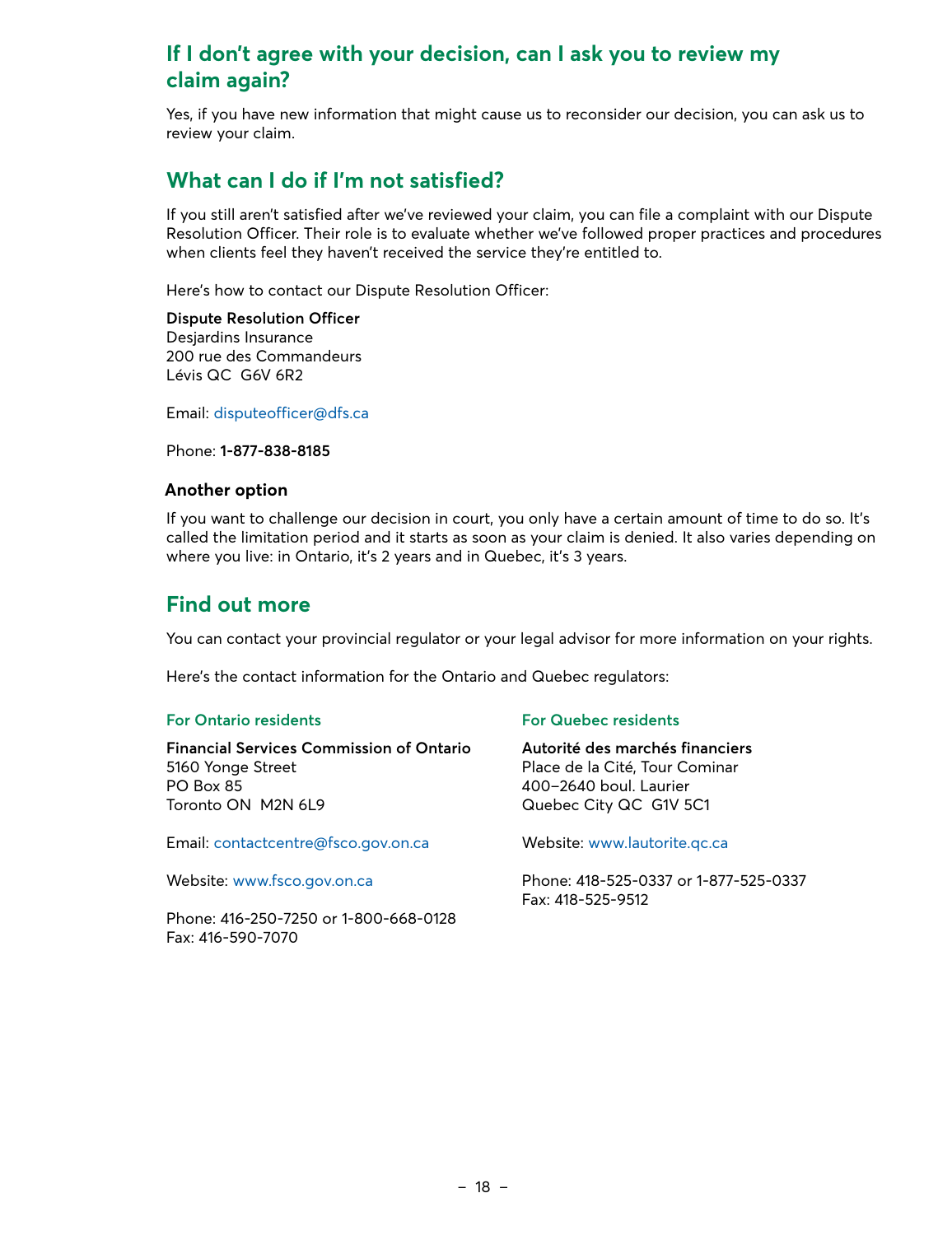#### <span id="page-18-0"></span>**4. The cost of insurance 4**

### **How is the cost of my insurance calculated?**

#### **To be insured, you have to pay an additional interest rate**

The amount you have to pay to get Loan Insurance – Versatile Line of Credit is called the **premium** and it's an additional interest rate that's applied to the balance of the advances on your Versatile Line of Credit and the balance of your linked loans. You only start paying for Loan Insurance – Versatile Line of Credit when the advance on your Versatile Line of Credit or the linked loan is disbursed.

| <b>Example</b> | Jenna and Kieran, both 42, have just bought a home and taken out a Versatile Line of<br>Credit with an approved amount of \$190,000. When it comes time to pay for their new<br>home, they ask their caisse for: |
|----------------|------------------------------------------------------------------------------------------------------------------------------------------------------------------------------------------------------------------|
|                | • a \$5,000 advance on their line of credit, and                                                                                                                                                                 |
|                | • a linked loan with these features:                                                                                                                                                                             |
|                | □ loan amount: \$150,000                                                                                                                                                                                         |
|                | □ frequency of regular payments: monthly                                                                                                                                                                         |
|                | <sup>n</sup> duration of initial term: 5 years (or 60 regular payments)                                                                                                                                          |
|                | Jenna and Kieran both select 100% for their life insurance percentage.                                                                                                                                           |
|                | A loan term is the length of time a loan agreement and its terms and                                                                                                                                             |



A loan term is the length of time a loan agreement and its terms and conditions will be in effect. In Canada, the most popular mortgage term is 5 years.

In Jenna's and Kieran's case, these are the interest rates payable:

|                                     | Basic interest<br>rate set by<br>the caisse | Additional interest<br>rate for the<br>insurance |
|-------------------------------------|---------------------------------------------|--------------------------------------------------|
| Versatile Line of Credit<br>advance | 3.5%                                        | 0.438%                                           |
| Linked loan                         | 3%                                          | 0.438%                                           |

#### **The additional interest rate for the insurance has an impact on your advances and your linked loans**

#### **For an advance on your Versatile Line of Credit**

Every time the basic interest rate set by the caisse is applied to the balance of the advance, the additional interest rate for the insurance (your premium) is, as well. These rates are applied based on the number of days in the calculation period.

If your Versatile Line of Credit agreement includes the repayment of principal and interest and you make your regular payments exactly as set out in this agreement, the balance of your line of credit won't go down the same way. Because a portion of the regular payments will be used to cover the cost of insurance, you'll be paying down less principal at the start and more towards the end.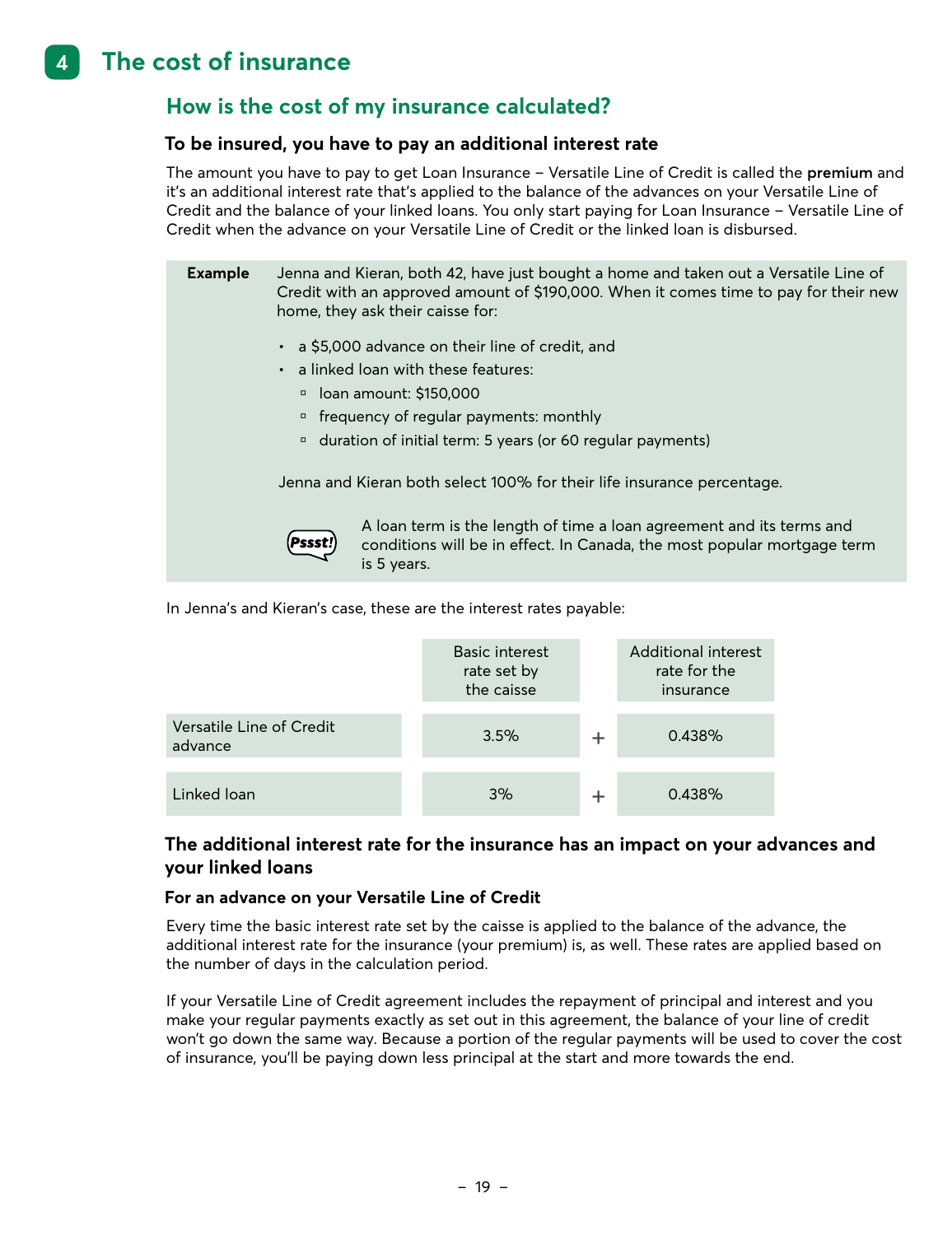#### **For a linked loan**

#### **Your regular payments are higher because of the additional interest rate for the insurance**

Each regular payment consists of:

- a portion that pays down the amount borrowed (the principal)
- a portion that covers the interest on your loan, and
- a portion that covers the additional interest for the insurance (your premium)

Here's what Jenna's and Kieran's regular payment for their linked loan looks like with and without insurance:

|                                                | Without insurance | With insurance | Difference |
|------------------------------------------------|-------------------|----------------|------------|
| Regular payment for the<br>initial 5-year term | \$831             | \$865          | \$34       |

#### **The difference between the regular payments with and without insurance doesn't equal the cost of insurance**

Since the additional interest rate for the insurance is applied to the balance of a linked loan every time you make a regular payment, the cost of insurance goes down as the loan balance goes down during the term. This means that **you're always paying a fair price for your coverage** based on the balance that you have left to pay on your linked loan.

In our example, Jenna and Kieran want to pay off their linked loan in 20 years. In the beginning, their cost of insurance will be higher than the difference between their regular payments with and without insurance. Since there won't be enough to pay for the insurance, a portion of their regular payment (that would have otherwise been used to pay down the amount borrowed) will be used to make up the difference.

Later, it's the opposite: their cost of insurance will be less than the difference between their regular payments with and without insurance. This means there'll be more money to pay down the amount borrowed.

Let's compare the first regular payment of the initial term of Jenna's and Kieran's linked loan and the first regular payment of the final term of their linked loan:

#### **First payment of initial 5-year term First payment of final 5-year term**







Your cost of insurance could go up if you're in a new age group when you renew your linked loan.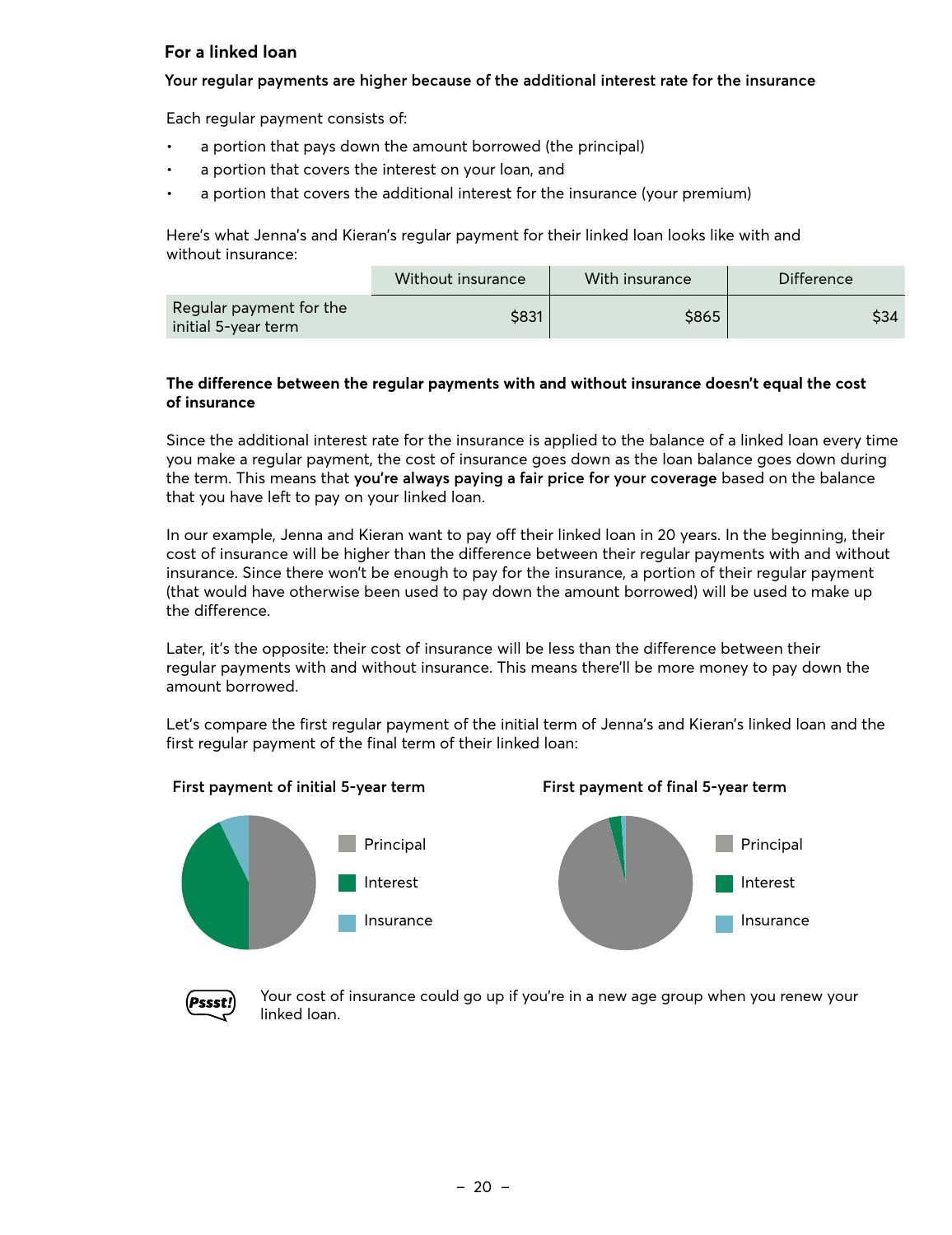#### <span id="page-20-0"></span>**The life of your linked loan is the same… it's how the balance goes down that's different**

Since the difference between the regular payments with and without insurance isn't enough to cover the full cost of insurance at the beginning of the life of the linked loan, you won't be repaying as much principal at the start. Even though the cost of insurance has an impact on how the balance of your linked loan goes down, the life of your linked loan stays the same.



Life of the linked loan

Because the balance of a linked loan doesn't go down the same way when you have Loan Insurance – Versatile Line of Credit, there's more interest to pay on the portion of the balance that's in blue in the graph above. This extra interest is included in the cost of insurance.

### **How is the additional interest rate for the insurance calculated?**

The additional interest rate is calculated using charts that show the monthly rates per \$1,000 of balance. It varies based on these elements:

#### **For life insurance**

- The monthly rates per \$1,000 of insurance in effect on the calculation date
- The coverages selected by each insured person (life insurance only or life and disability insurance)
- The insurance percentages selected
- Each insured person's age

Let's take a look at how it works:

- Each insured person's sex and whether they smoke
- The approved Versatile Line of Credit amount multiplied by your insurance percentage

#### **For disability insurance**

- The monthly rates per \$1,000 of insurance in effect on the calculation date
- The insurance percentages selected
- Each insured person's age
- The number of years over which the Versatile Line of Credit or the linked loan will be repaid, namely:
	- <sup>0</sup> 10 years for your Versatile Line of Credit (default period)
	- <sup>n</sup> the remaining life of the loan (for example, 20 years) and the amount of your regular payments for a linked loan
- The interest rate for the linked loan and whether interest capitalization is monthly or semi-annual
- The terms and conditions for repaying the loan (for example, principal plus interest, fixed principal plus interest, interest only) and how often regular payments are made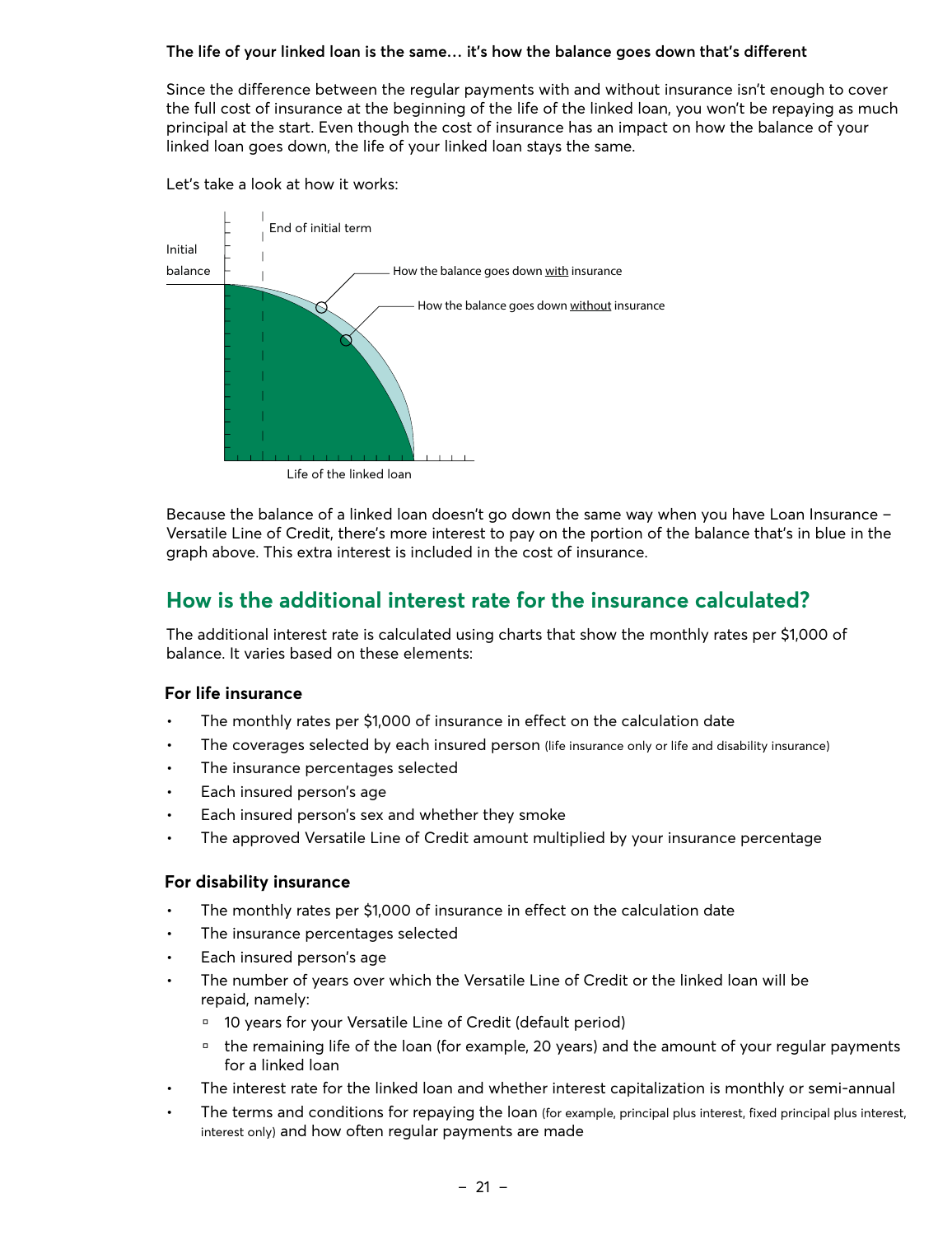### <span id="page-21-0"></span>**Can the additional interest rate for my insurance change?**

Yes, we reset this rate:

- at each linked loan renewal, based on how old you are at the time for life and disability insurance and based on the new terms and conditions of your loan (interest rate, remaining life of the loan, repayment terms and conditions, etc.) for disability insurance (see previous question)
- when a 5-in-1 mortgage (in this case, a linked loan) is reset each year (we change the additional interest rate if the interest rate for the loan has changed)
- when changes are made to the terms and conditions of your Versatile Line of Credit or linked loan, or to your coverage—this includes changes to the amount of your regular payment, how often you make your regular payments, the end of the loan term, the coverages selected or the insured persons
- for your Versatile Line of Credit: at least once every 5 years, based on how old you are at the time
- for each linked loan: at least once every 10 years, based on how old you are at the time

### **Is the cost of insurance guaranteed?**

No, we can change the cost of insurance at any time.

If we do decide to change it, you won't have to start paying the new cost until the first situation that leads to your additional interest rate for the insurance being reset happens (see previous question).

### **What happens if I increase the amount of my regular payments for a linked loan?**

Increasing the amount of your regular payments for a linked loan will change the life of the loan.

If you've taken out disability insurance, we'll need to reset the additional interest rate for the insurance to take into account the new remaining life of the linked loan and your new regular payment amount.

#### **5. Getting coverage 5**

### **Am I eligible for coverage?**

Here's who can get Loan Insurance – Versatile Line of Credit:

- A borrower, or
- A borrower's guarantor

To get Loan Insurance – Versatile Line of Credit, you must be a resident of Canada. In other words, you must be legally authorized to reside in Canada and live here at least 6 months a year.

**Guarantor** Any person who has agreed in writing to pay back all or some of your line of credit or a linked loan if you aren't able to

### **Is there an age limit for taking out coverage?**

#### **For life insurance**

You need to be under 70.

#### **For disability insurance**

You need to be under 65.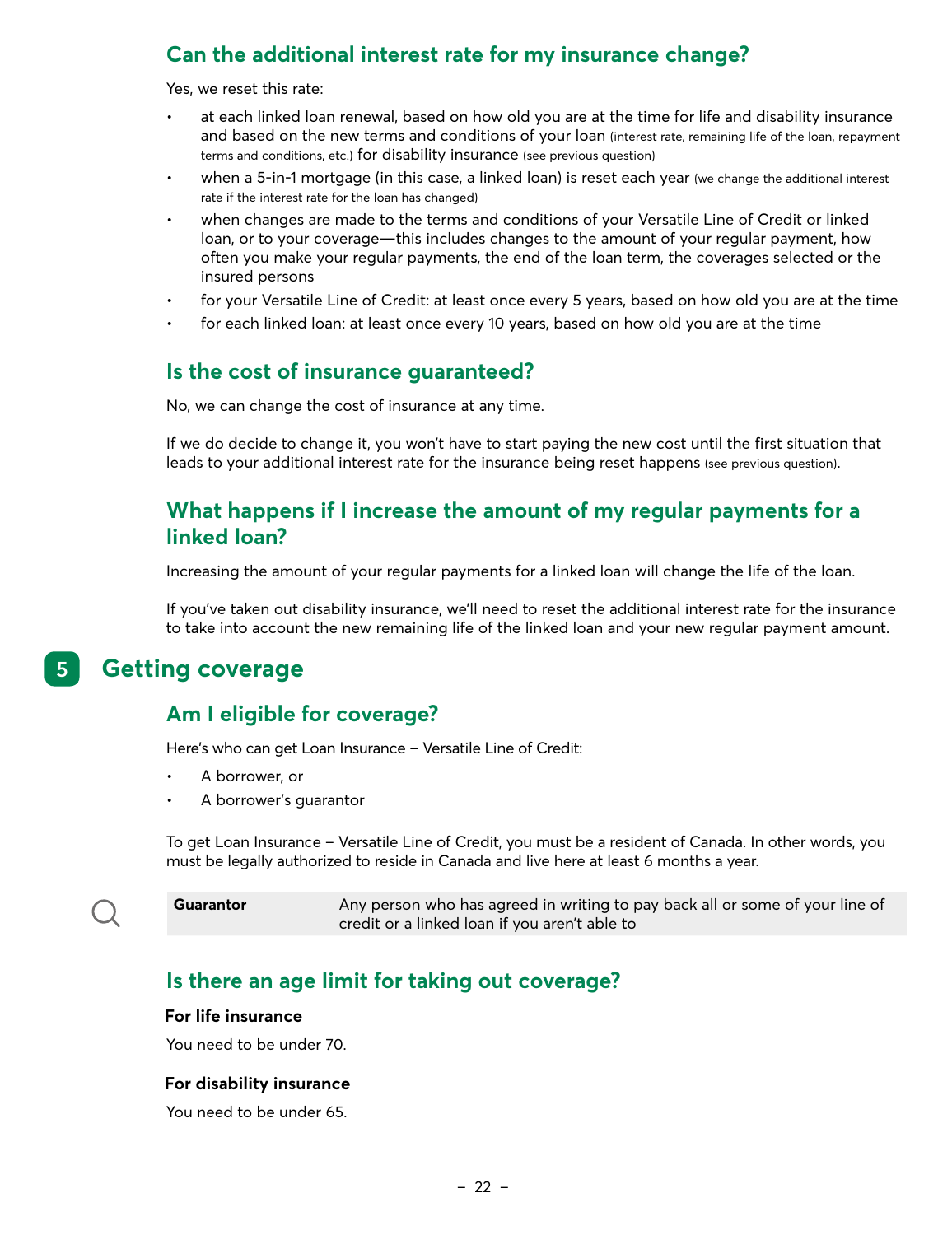### <span id="page-22-0"></span>**How do I apply?**

You'll need to go to your caisse and fill out an Application for Insurance – Loan Insurance – Versatile Line of Credit. On the application, you'll have to select the coverages and the insurance percentages you want. For the application to be valid, it must be signed in Canada.

### **Can I take out just life insurance or just disability insurance?**

You have 2 options. You can get:

- Life insurance only, or
- Life insurance **and** disability insurance

### **How much coverage can I get?**

Each person getting coverage has to select their own insurance percentages on the Application for Insurance.

#### **For life insurance**

You have to select a life insurance percentage between 10% and 100%.

#### **For disability insurance**

You have to select a disability insurance percentage between 10% and 100%. Keep in mind that your disability insurance percentage can't be higher than your life insurance percentage.

These percentages automatically apply to:

- any advance on your Versatile Line of Credit
- any new linked loan you take out

For each linked loan, you also have to fill out a Choice of Insurance Percentages for a Linked Loan form. On this form, you can indicate the same insurance percentages you selected on the Application for Insurance or you can select lower percentages.

You're also free to change the insurance percentages you've selected for a linked loan whenever you'd like. However, these insurance percentages can't be higher than those you selected on the Application for Insurance.

### **Are there coverage limits?**

Yes, these maximums apply:

#### **For life insurance**

The maximum payable is **\$10,000,000 per insured** person for all loans and lines of credit insured with these Desjardins Insurance products: Loan Insurance – Versatile Line of Credit, Loan Insurance and Line of Credit Insurance.

#### **For disability insurance**

The maximum payable is **\$10,000 a month** per insured person for all loans and lines of credit insured with these Desjardins Insurance products: Loan Insurance – Versatile Line of Credit, Loan Insurance and Line of Credit Insurance.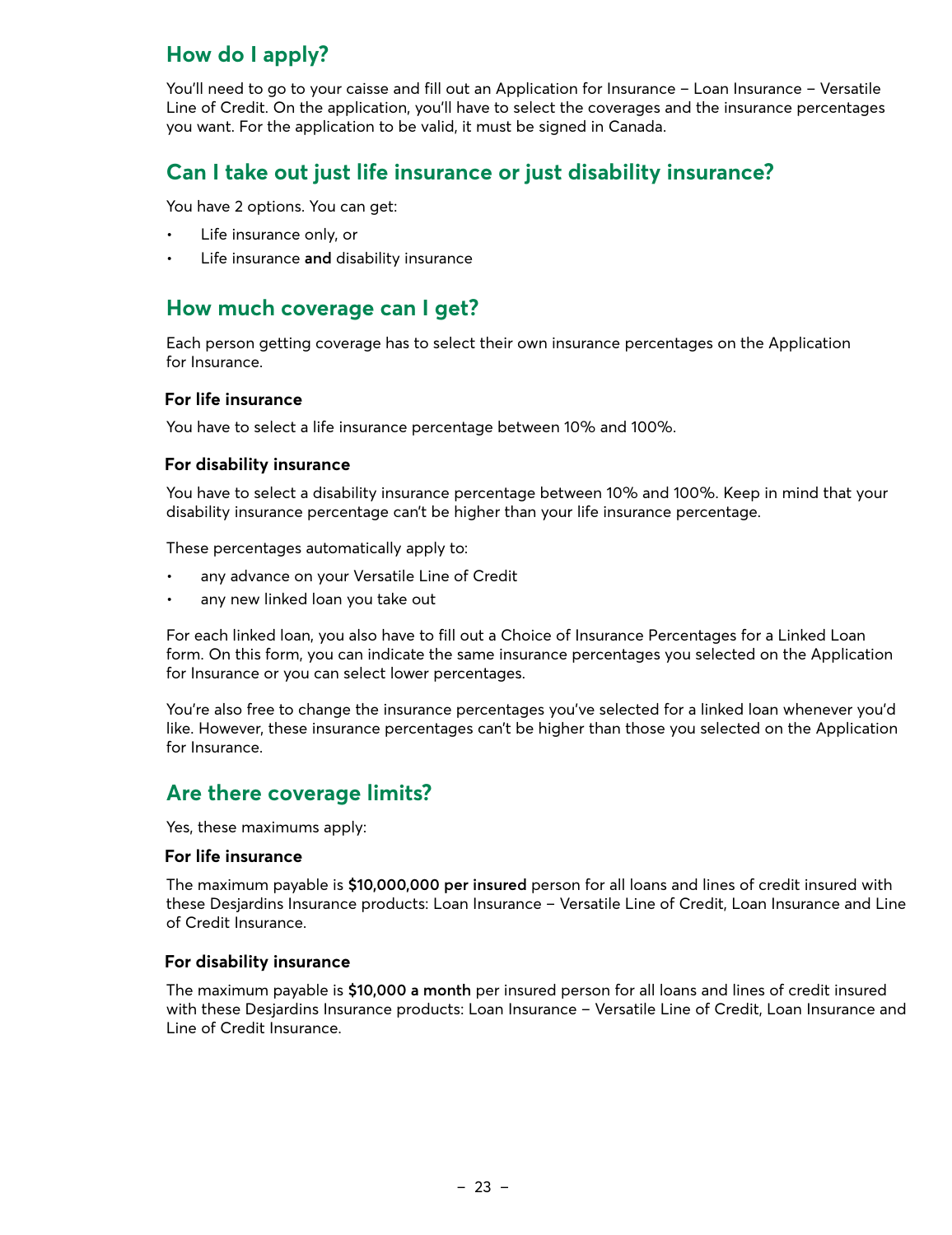### <span id="page-23-0"></span>**What types of loans can I insure?**

#### **For life insurance**

You can get life insurance for your Versatile Line of Credit and any type of loan that's linked to it

#### **For disability insurance**

You can get disability insurance for your Versatile Line of Credit and for any type of loan that's linked to it:

- for which you've taken out life insurance, and
- that are **repaid with regular payments** (you're required to make at least 1 regular payment a year)

Your Versatile Line of Credit must be insured if you want to get coverage for a linked loan.

### **Is there a health questionnaire?**

There are some questions you'll need to answer on the Application for Insurance.

Your answers will help us determine:

- if we can approve your application right away, or
- if you need to fill out a questionnaire about your health and lifestyle habits—it's called an Evidence of Insurability Report and your caisse will provide you with a copy, if needed

(Pssst!

If an Evidence of Insurability Report is required, you'll need to fill it out and return it to your caisse within 14 days of when you sign the Application for Insurance. If your health changes before we inform you of our decision, you need to call us at **1-888-905-7065.**

### **What happens if I don't answer a question properly when applying for coverage?**

Providing incorrect or incomplete information, or making a false statement, could result in your coverage being cancelled or a claim being denied.

#### **6. Start of coverage 6**

### **When does my coverage start?**

For each advance on your Versatile Line of Credit and for each linked loan, your coverage starts on the date the advance or the linked loan is disbursed.

However, if you'll be using the advance or the linked loan to buy property, your coverage may begin on the date you sign your credit contract secured by a mortgage, even if the Versatile Line of Credit funds haven't become available yet. See the Loan Insurance policy at your caisse for all conditions that apply.

#### **If you have to submit an Evidence of Insurability Report**

You're covered for death or disability in case of **accident only** until we decide whether to approve or deny your application, for a maximum of 3 months.

Within 30 days of receiving the forms and information we need to process your application (this includes any information provided by your doctor, if applicable), we'll write to you to let you know whether or not we've approved your application.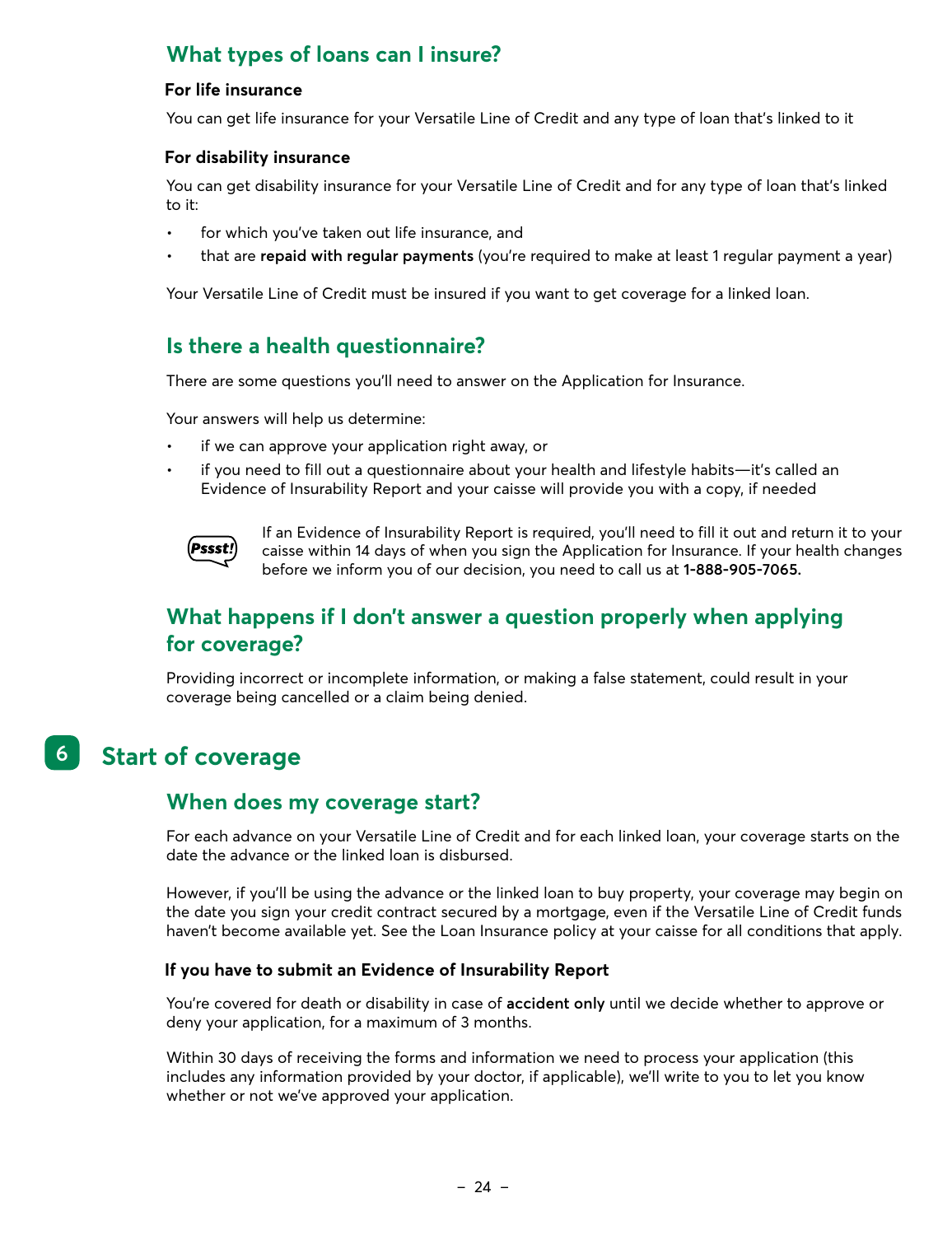<span id="page-24-0"></span>

In all cases, if your Versatile Line of Credit isn't activated within 12 months of when you sign the Application for Insurance, you'll need to fill out another Application for Insurance and provide an Evidence of Insurability Report, if applicable.

| Accident | A sudden and unforeseen event that:<br>is the result of an external cause<br>$\bullet$<br>is independent of any illness or other causes, and<br>$\bullet$ .<br>• leads to bodily injury or death<br>The injury or death must be confirmed by a doctor and must be directly and<br>solely the result of the accident. |
|----------|----------------------------------------------------------------------------------------------------------------------------------------------------------------------------------------------------------------------------------------------------------------------------------------------------------------------|
|          |                                                                                                                                                                                                                                                                                                                      |

### **What document confirms I'm covered?**

If you didn't have to complete an Evidence of Insurability Report, your confirmation of coverage is the Application for Insurance. Your insurance certificate is the Application for Insurance and this Loan Insurance – Versatile Line of Credit Booklet.

If you had to complete an Evidence of Insurability Report, your confirmation of coverage is the letter Desjardins Insurance sent you to confirm your coverages. Your insurance certificate is the letter and this Loan Insurance – Versatile Line of Credit Booklet.

### **What documents make up my contract?**

These are the documents that make up your insurance contract:

- The Application for Insurance that you filled out and signed at the caisse for your Versatile Line of Credit
- The Evidence of Insurability Report, if you had to complete one
- Any letter confirming your coverages or insurance percentages
- For your linked loans: the Choice of Insurance Percentages for a Linked Loan form
- This Loan Insurance Versatile Line of Credit Booklet
- The Loan Insurance Versatile Line of Credit Summary
- The Loan Insurance policy between Desjardins Insurance and your caisse, plus any riders that have been added to the policy

If you'd like to see the Loan Insurance policy, feel free to go to your caisse during business hours to take a look at it.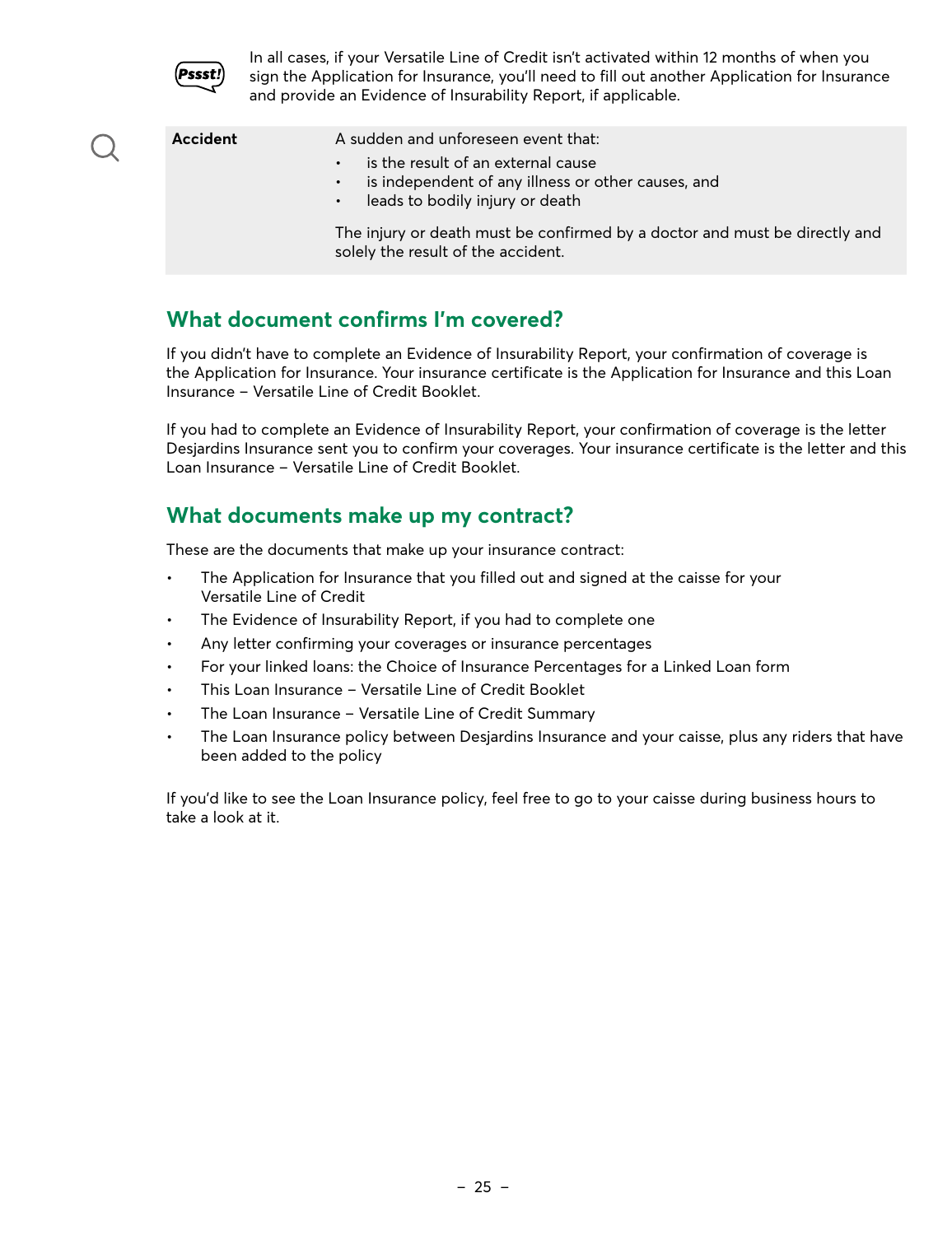#### <span id="page-25-0"></span> **7. Renewal, changes and special loans 7**

### **Do I need to answer any health questions when I get a new advance or a new linked loan, or when I renew a linked loan?**

No, when we approve your application for coverage on your Versatile Line of Credit, you're then covered for any advances on your line of credit and for any new loan you want to insure.

Your coverage on any new advances or new linked loans may be reduced because of the restrictions in case of previous illness or injury. We strongly recommend you refer to pages 7 and 8 for more details about the restriction that applies to the life insurance and pages 14 and 15 for the restriction that applies to the disability insurance.

At each loan renewal, your coverage remains in effect and is adjusted to the loan balance. However, we reset the additional interest rate for the insurance based on your age at the time (see Can the additional interest rate for my insurance change? on page 22).

### **How do I change my coverage?**

If you want to change your coverage, you'll need to go to your caisse. To make changes to the insurance on your Versatile Line of Credit, you'll need to fill out another Application for Insurance. To make changes to the insurance on a linked loan, you'll need to fill out a Choice of Insurance Percentages for a Linked Loan form.

Keep in mind that the insurance percentages you select for a linked loan can't be higher than the insurance percentages you've selected for your Versatile Line of Credit on the Application for Insurance.

### **If my new Application for Insurance is denied, what happens to the Loan Insurance – Versatile Line of Credit coverage I already had?**

If you already had coverage for a Versatile Line of Credit and its linked loans or for any loans that aren't linked to the Versatile Line of Credit and you submitted a new Application for Insurance (to cover a new Versatile Line of Credit you've opened because you're moving, for example) and that application was denied, we may still approve a life or disability insurance percentage for your new linked loan.

We calculate the insurance percentage(s) granted based on:

- the balance of the Versatile Line of Credit or the loan for which you had coverage, and
- the insurance percentage(s) you had for that Versatile Line of Credit or that loan

Your caisse will have to fill out an application for prior coverage recognition and send it to us.

Afterwards, we'll send you a letter confirming the new insurance percentage(s) that will apply to your new linked loan. If you make a claim, we'll use these percentages to determine the amount payable. The cost of your insurance will be adjusted accordingly.

Some conditions apply. To find out more, contact your caisse.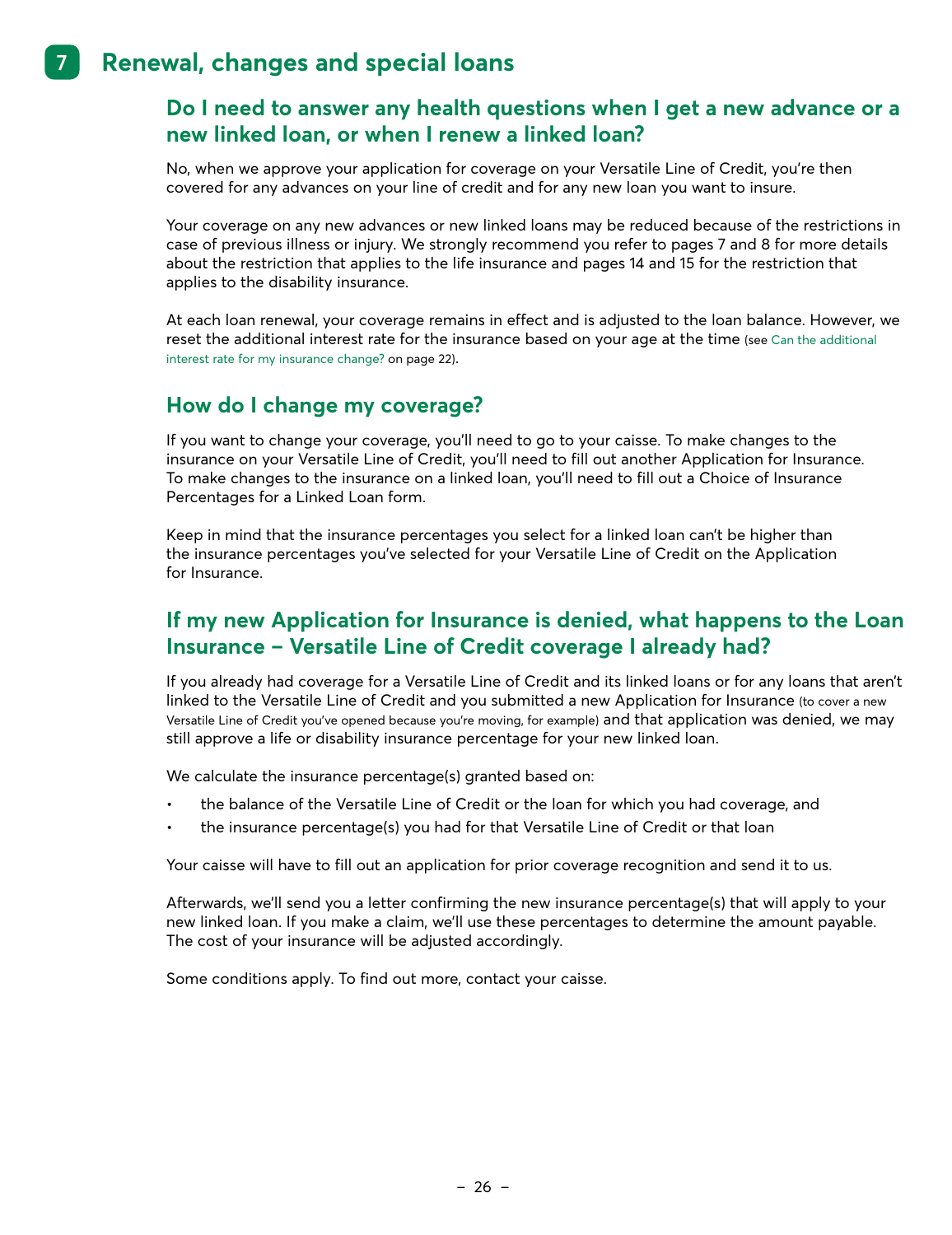### <span id="page-26-0"></span>**Are there any special conditions for mortgages with a variable interest rate that are linked to a Versatile Line of Credit?**

Yes, to calculate the disability benefits you're entitled to for this type of loan, we use the amount of the regular payments indicated in your loan agreement. This means that during the term:

- we don't reset the additional interest rate for the insurance when the interest rate on your loan changes unless the rate has changed because of a new loan agreement with the caisse
- if you increase the amount of your regular payments, you may not be covered for the portion that represents the increase because of the restriction in case of previous illness or injury that may apply to your disability coverage
- any lump-sum payment your caisse may require you to make won't be covered under the disability insurance

### **Are there any special conditions for other types of loans?**

Yes, there are special conditions that apply to other types of loans. To find out more, go to your caisse and ask to see the Loan Insurance policy.

#### **8. End of coverage 8**

### **Can I end my coverage?**

Yes. If you end your coverage **within 30 days** of when it started:

- We'll consider you to have never been insured, and
- We'll refund any premiums you've paid, as long has you haven't made any claims

If you end your coverage **more than 30 days** after it started, your coverage will end on the date you ask for this in writing, but you won't get any money back.

### **How can I end my coverage?**

You have 3 options:

- Sign a form at your caisse
- Fill out the End Your Coverage form on page 33 of this booklet and send it to your caisse by registered mail, or
- Fill out the Notice of Cancellation of an Insurance Contract you received when you purchased your coverage and send it to your caisse by registered mail

You can also end your coverage for just one of your linked loans, while continuing to insure your Versatile Line of Credit and your other linked loans. You can get the form you need to do this at your caisse.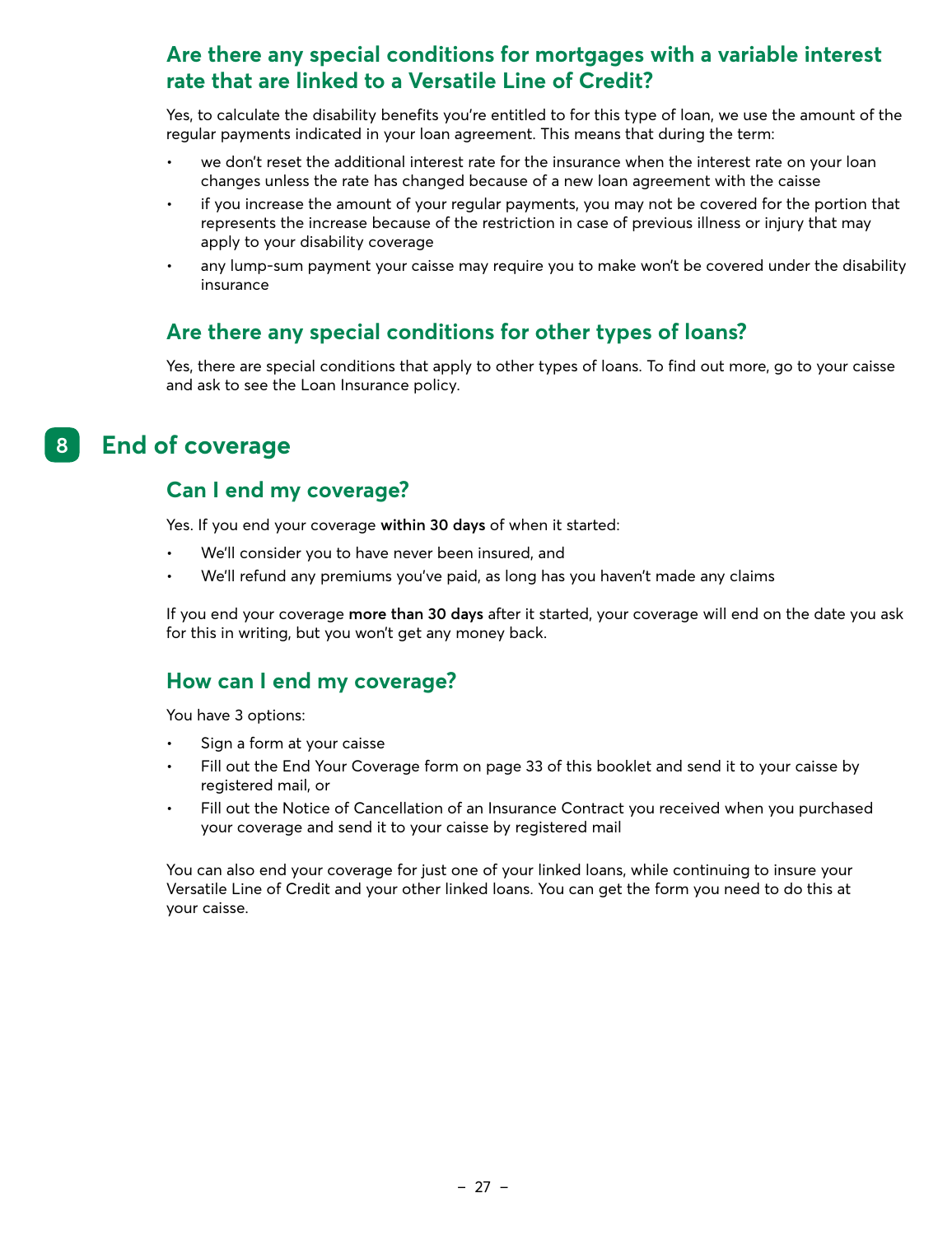### <span id="page-27-0"></span>**When does my life insurance end?**

Your life insurance ends on the **earliest** of the following:

|                                                                                                                                                                                                                 | <b>Versatile Line</b><br>of Credit | Each<br>linked loan |
|-----------------------------------------------------------------------------------------------------------------------------------------------------------------------------------------------------------------|------------------------------------|---------------------|
| the first business day of the month that follows the month in<br>which you turn 70                                                                                                                              | $\checkmark$                       |                     |
| the date of the first loan renewal that occurs on or after your<br>70th birthday                                                                                                                                |                                    | $\checkmark$        |
| when you turn 80                                                                                                                                                                                                |                                    | $\checkmark$        |
| when your loan has been repaid in full, even if it's been<br>replaced by another loan at a caisse                                                                                                               |                                    | $\checkmark$        |
| at the end of a period of 6 consecutive months during which<br>less than 1/12 of the regular payments needed for a whole year<br>have been made (this period begins on the date of the first<br>missed payment) |                                    | $\checkmark$        |
| when you stop being a borrower or a guarantor                                                                                                                                                                   | $\checkmark$                       | $\checkmark$        |
| when we notify the caisse in writing that proof you've<br>submitted is unsatisfactory                                                                                                                           | J                                  | J                   |
| when your coverage has been in effect for 3 months if we still<br>haven't approved or denied your Application for Insurance                                                                                     | J                                  | $\checkmark$        |
| when the initially approved Versatile Line of Credit amount<br>is increased                                                                                                                                     | J                                  | $\checkmark$        |
| when your Versatile Line of Credit is closed                                                                                                                                                                    | $\sqrt{2}$                         | $\checkmark$        |
| when the transfer of ownership (also known as conveyance) for<br>a mortgaged property is signed                                                                                                                 | J                                  | $\checkmark$        |
| when the borrower asks the caisse in writing to end<br>your coverage                                                                                                                                            | $\checkmark$                       | $\checkmark$        |
| when the Loan Insurance contract between Desjardins<br>Insurance and your caisse ends                                                                                                                           |                                    | J                   |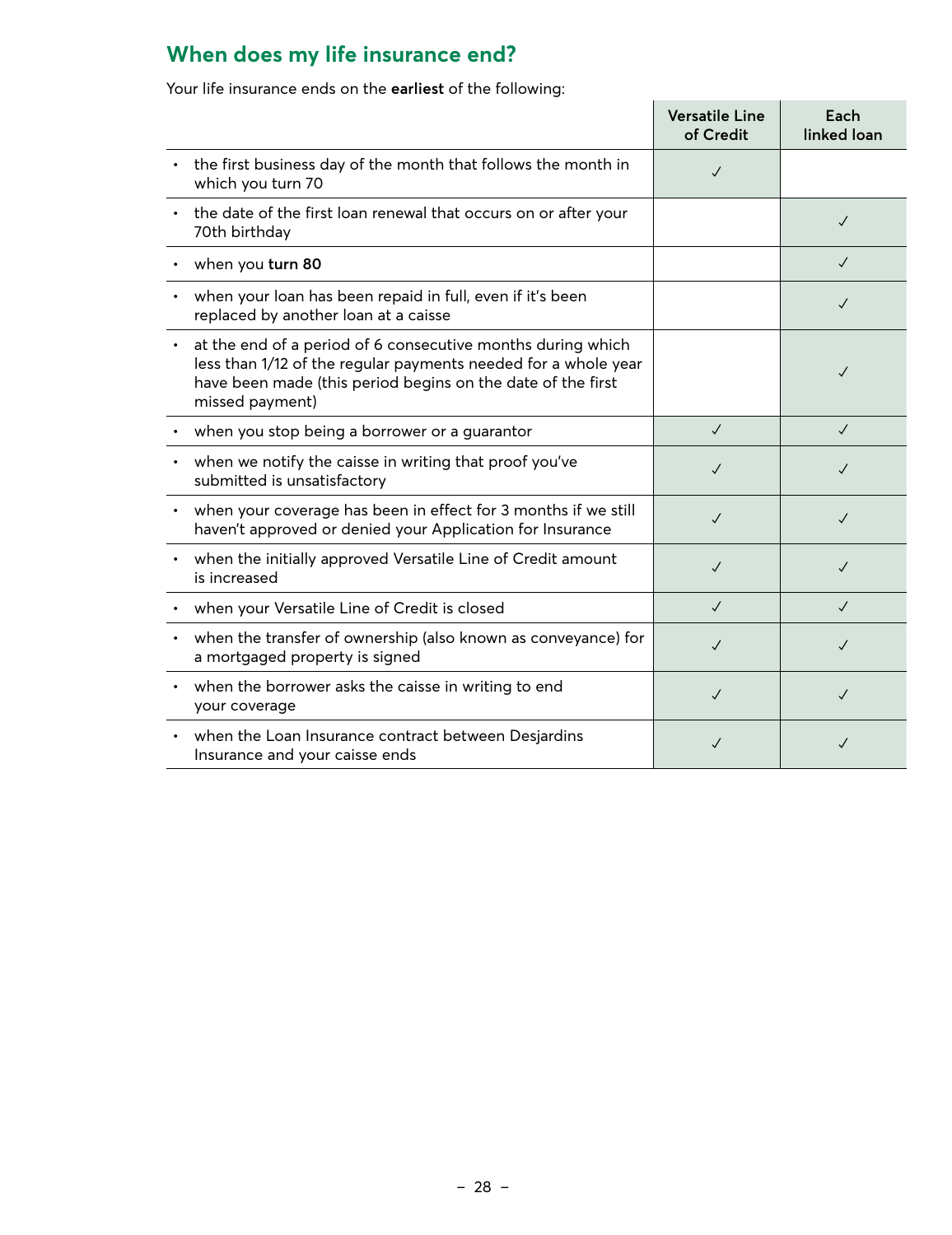### <span id="page-28-0"></span>**When does my disability insurance end?**

Your disability insurance ends on the **earliest** of the following:

|                                                                                                                                                                                | <b>Versatile Line</b><br>of Credit | Each<br>linked loan |
|--------------------------------------------------------------------------------------------------------------------------------------------------------------------------------|------------------------------------|---------------------|
| the first business day of the month that follows the month in<br>٠<br>which you turn 65                                                                                        | $\checkmark$                       |                     |
| the date of the first loan renewal that occurs on or after your<br>65th birthday                                                                                               |                                    |                     |
| when you turn 70                                                                                                                                                               |                                    | $\checkmark$        |
| when your life insurance ends                                                                                                                                                  | $\checkmark$                       | J                   |
| when we notify the caisse in writing that proof you've<br>submitted is unsatisfactory                                                                                          | $\checkmark$                       |                     |
| when your coverage has been in effect for 3 months if we still<br>haven't approved or denied your Application for Insurance                                                    | J                                  | J                   |
| when the terms and conditions for repaying your linked loan<br>٠<br>no longer include regular payments                                                                         |                                    | $\checkmark$        |
| when the borrower asks the caisse in writing to end<br>your coverage                                                                                                           | $\sqrt{}$                          | $\checkmark$        |
| when Desjardins Insurance or your caisse ends the disability<br>٠<br>coverage that's offered under the Loan Insurance contract<br>between Desjardins Insurance and your caisse |                                    |                     |
| when the Loan Insurance contract between Desjardins<br>Insurance and your caisse ends                                                                                          | J                                  |                     |

### **Can I convert my Loan Insurance – Versatile Line of Credit into individual coverage?**

Yes, you can get individual life insurance without having to complete a questionnaire about your health and lifestyle habits if you meet all these criteria:

- You've had Loan Insurance Versatile Line of Credit **for at least a year**
- You **close your Versatile Line of Credit** after you've fully repaid any advances on it and all its linked loans
- When you close your Versatile Line of Credit, **the total insured balance** of all advances and linked loans is **\$25,000 or more** (the insured balance of each advance or linked loan corresponds to its balance multiplied by the life insurance percentage that applies)
- **Mortgage securities** for the Versatile Line of Credit, if there still are any, are no longer held by a Desjardins entity and haven't been replaced with any new mortgage securities in favour of a Desjardins entity
- **• You're under 65** when you apply for individual insurance
- **• You apply within 31 days** of when you close your Versatile Line of Credit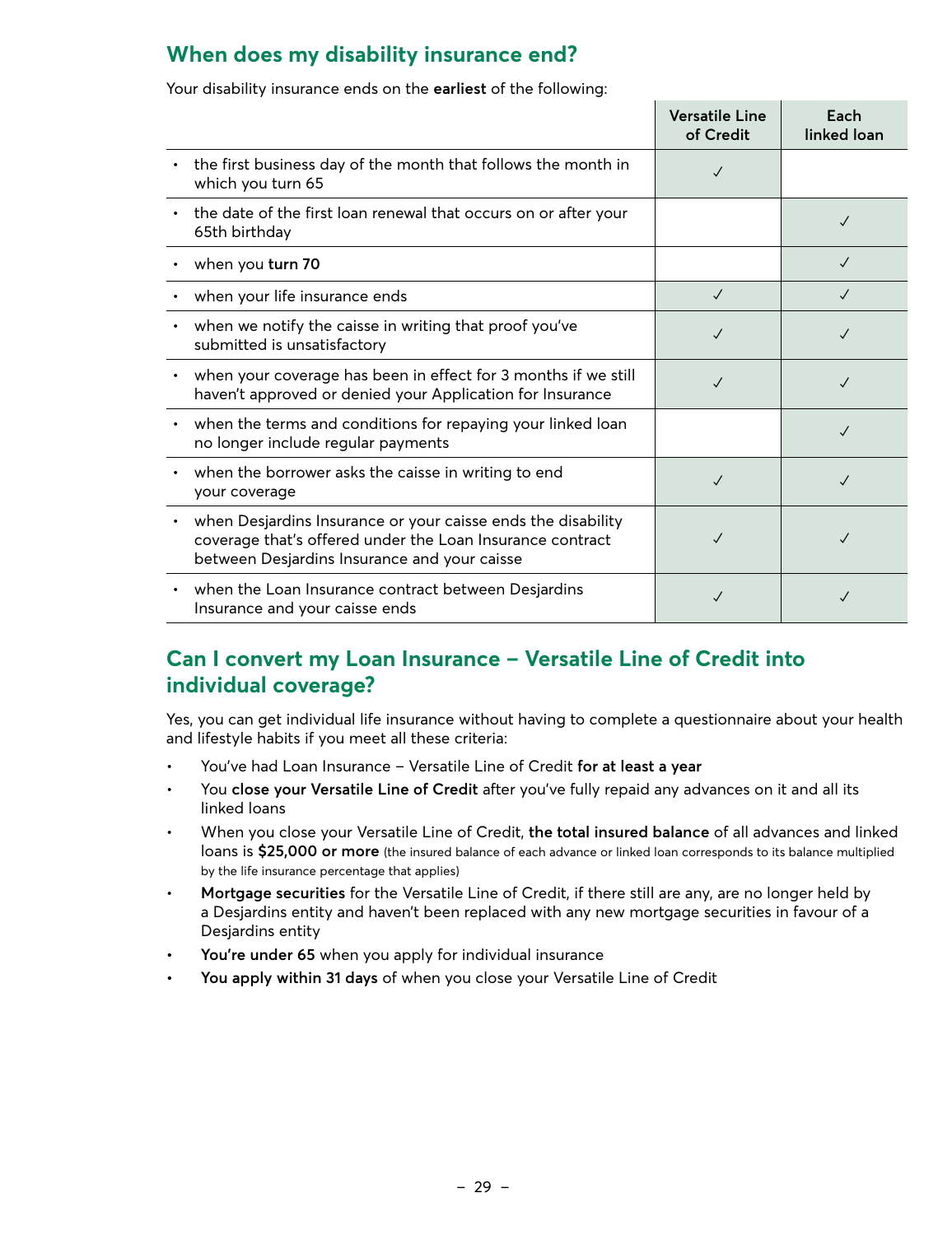- <span id="page-29-0"></span>• The type of individual life insurance contract that's offered by Desjardins Insurance at the time for converting Loan Insurance into individual coverage
- An individual life insurance amount that corresponds to the total insured balance of all the advances on your Versatile Line of Credit and your linked loans (the insured balance of each advance or linked loan corresponds to its balance multiplied by the life insurance percentage that applies) when you close your line of credit, to a maximum of **\$250,000**—you must therefore take out a minimum of \$25,000 in individual life insurance, but no more than \$250,000

To convert your Loan Insurance – Versatile Line of Credit into individual coverage, call **1-888-905-7065.**  An agent will contact you to analyze your insurance needs and help you convert your coverage.

#### **9. Other information 9**

### **How do you manage my personal information?**

We're committed to protecting your privacy. We keep your personal information on file so you can benefit from our financial services (insurance, annuities, credit, etc.). However, this information will only be accessed by employees who need to do so in the course of their work.

You can review your information if you'd like. You can also correct anything that you can prove to be inaccurate, incomplete, unclear or unnecessary. You can do so by sending a written request to our Privacy Officer at this address:

#### **Privacy Officer**

Desjardins Insurance 200 rue des Commandeurs Lévis QC G6V 6R2

We may send promotional messages or product offers to people on our client list. We may also share this list with other Desjardins entities for the same purpose. If you don't want to receive these kinds of offers, you can have your name removed from this list by sending a written request to the Privacy Officer at the above address.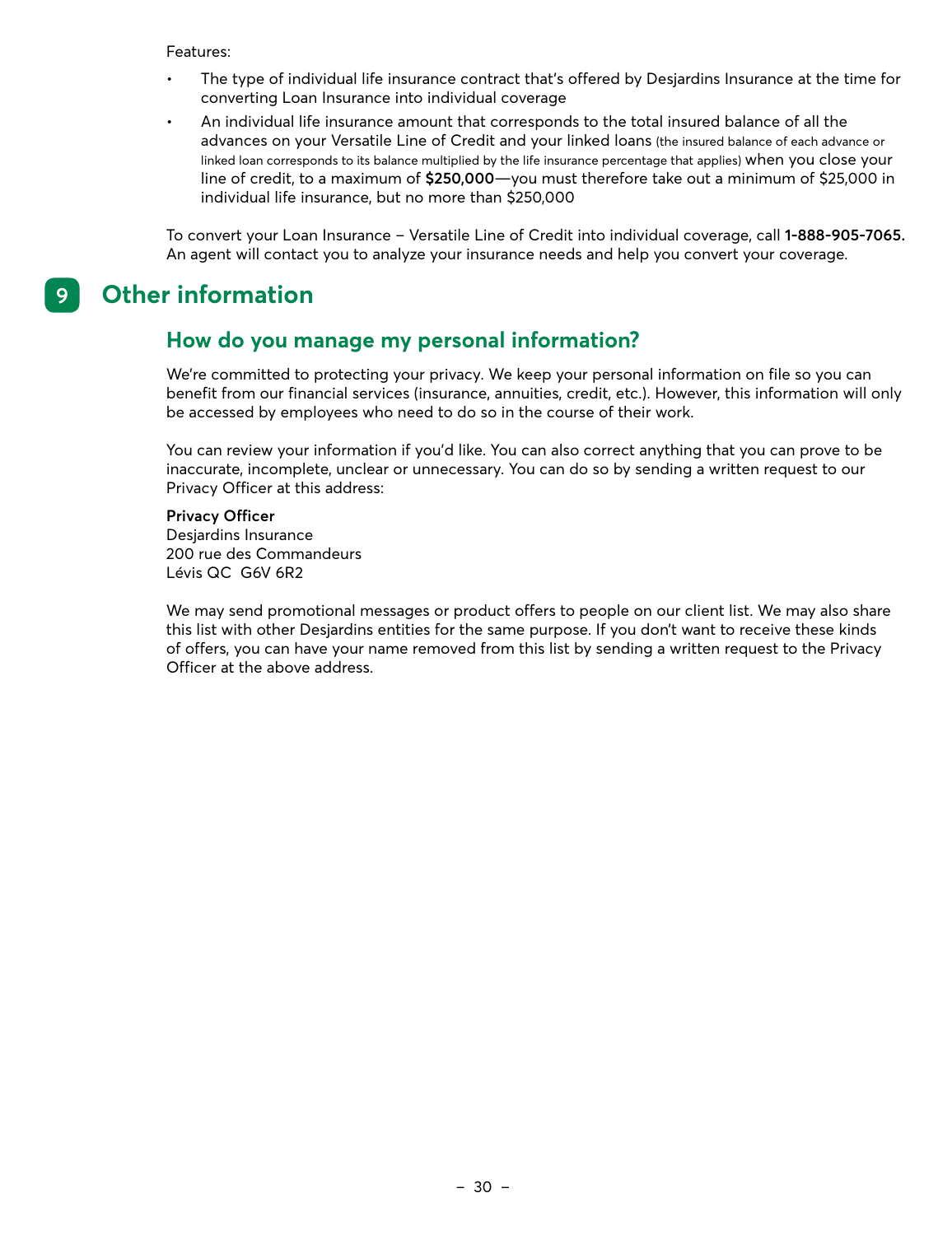### <span id="page-30-0"></span>**What if I'm not satisfied?**

If you have any concerns about your insurance or you're dissatisfied with the product or service you received, we want to know. Here's what you need to do:

#### **1. Contact the person or the caisse that sold you the insurance**

 You can find the phone number in the documentation you received when you applied for the insurance. Call and ask for an explanation. In most cases, this call is all it takes to get answers to your questions.

#### **2. Call our Customer Contact Centre**

 If you're not completely satisfied with the answers you were given in step 1, call our Customer Contact Centre at **1-866-838-7585.**

#### **3. Write to our Dispute Resolution Officer**

If you're not satisfied with the response you received from our Customer Contact Centre, you can file a complaint with our Dispute Resolution Officer. Their role is to evaluate whether we've followed proper practices and procedures when clients feel they haven't received the service they're entitled to.

Here's how to contact our Dispute Resolution Officer:

**Dispute Resolution Officer**

Desjardins Insurance 200 rue des Commandeurs Lévis QC G6V 6R2

Email: [disputeofficer@dfs.ca](mailto:disputeofficer@dfs.ca)

Phone: **1-877-838-8185**

For more information about what to do if you're dissatisfied or have a complaint, or to download our complaint form, go to **[www.dfs.ca/complaint.](http://www.dfs.ca/complaint)**

#### **Some tips to speed up the process**

- Gather all the relevant documents and information you'll need to explain your situation in detail: statements, names of employees you've dealt with, the date you experienced your problem, etc.
- Whenever you contact us, write down the name of the person you deal with and the date you contacted them
- Include your name, address and phone number whenever you write to us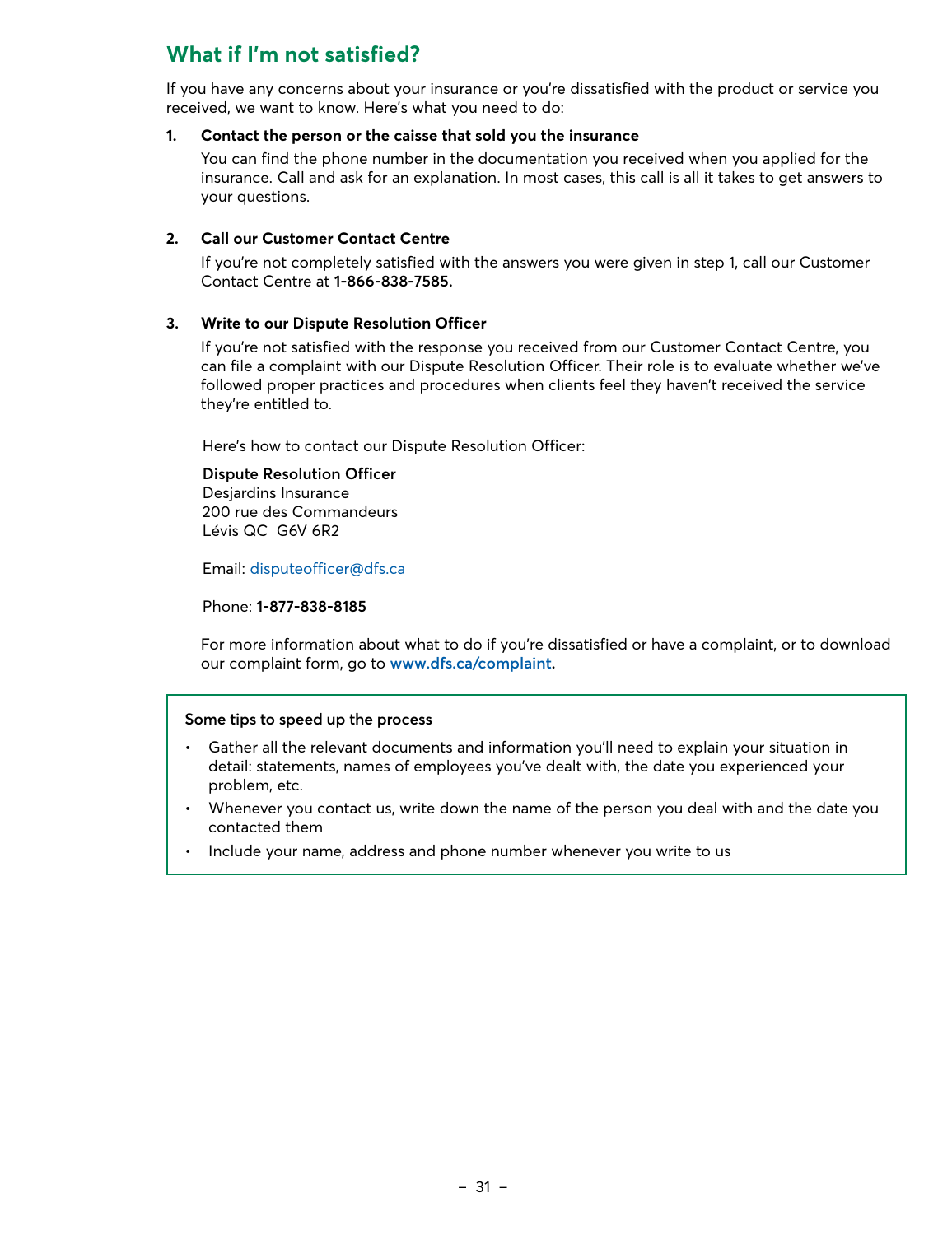### <span id="page-31-0"></span>**Assistance services**

Desjardins Insurance is pleased to offer you free access to assistance services to guide, protect and support you in your day-to-day life. You have access to these services as soon as your Versatile Line of Credit is activated.

#### **You'll never feel alone!**

We guide you and help you when you need it the most! Assistance services are provided by specialists and are available in multiple languages. The services are confidential, free of charge and available 24/7.

#### **Assistance services you need!**

Whether you need psychological help, support in finding convalescent care or answers to your legal questions, you'll find the assistance services provide great help! To find out more, visit **[www.desjardins.com](http://www.desjardins.com).**

#### **Need help?**

Visit **[www.desjardins.com](http://www.desjardins.com)** or call **1-877-506-8392**. Services offered 24/7.

Here's a brief description of the assistance services available to you:



#### **Psychological Assistance**

Confidential service offered by psychologists who actively listen and provide support when you're experiencing difficulties.

Here's an example:

"My wife just found out she has cancer. I'd like some advice on how to break the news to my children without scaring them."



#### **Convalescence Assistance – Case Management**

Telephone service offered by a team of medical experts and assistance coordinators to help you find the information and providers you need to recover from an illness, accident or surgery.

Here's an example:

"I've just had surgery and am going home. I'm going to need help with housework and changing my dressings. Can you help me arrange it?"



#### **Legal Assistance**

Service offered by lawyers who are members of the bar to help you with issues like family and commercial law, hidden defects and consumer protection, by providing you with clear legal information on your rights and recourses.

Here's an example:

"I've been let go from my job for reasons that don't seem valid to me. Do I have any recourse? What can I do if I think I've been wrongfully dismissed?"

Assistance services provided by Assistel.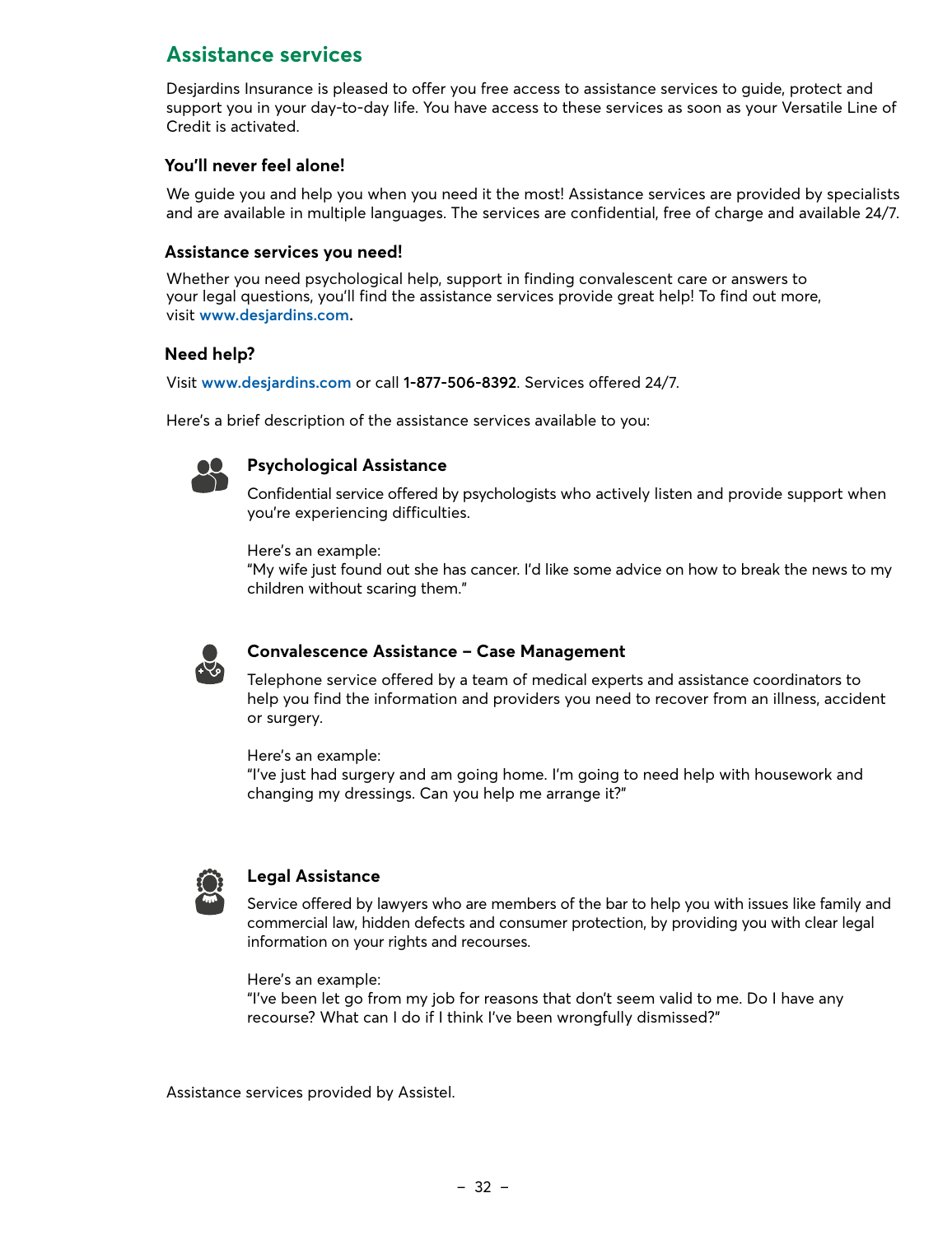

*i* To end your coverage, fill out this form and drop it off at your caisse or send it to your caisse by registered mail.

| <b>About you</b> |  |
|------------------|--|
| Last name        |  |
| First name       |  |
| Folio number     |  |

#### **About the coverage you want to end**

Check the applicable option:

 $\Box$  I want to end the coverage on the Versatile Line of Credit and all its linked loans indicated below:

| Line of credit number |  |
|-----------------------|--|
| Caisse                |  |
| Caisse transit number |  |

#### **I only want to end the coverage on the linked loan(s) indicated below:**

| Line of credit number |  |
|-----------------------|--|
| Linked loan number(s) |  |
| Caisse                |  |
| Caisse transit number |  |

### **About your Application for Insurance**

| Date you signed the Application |  |
|---------------------------------|--|
| for Insurance                   |  |

### **Your signature**



Your signature

Date you submitted this form

Desjardins Insurance refers to Desjardins Financial Security Life Assurance Company.